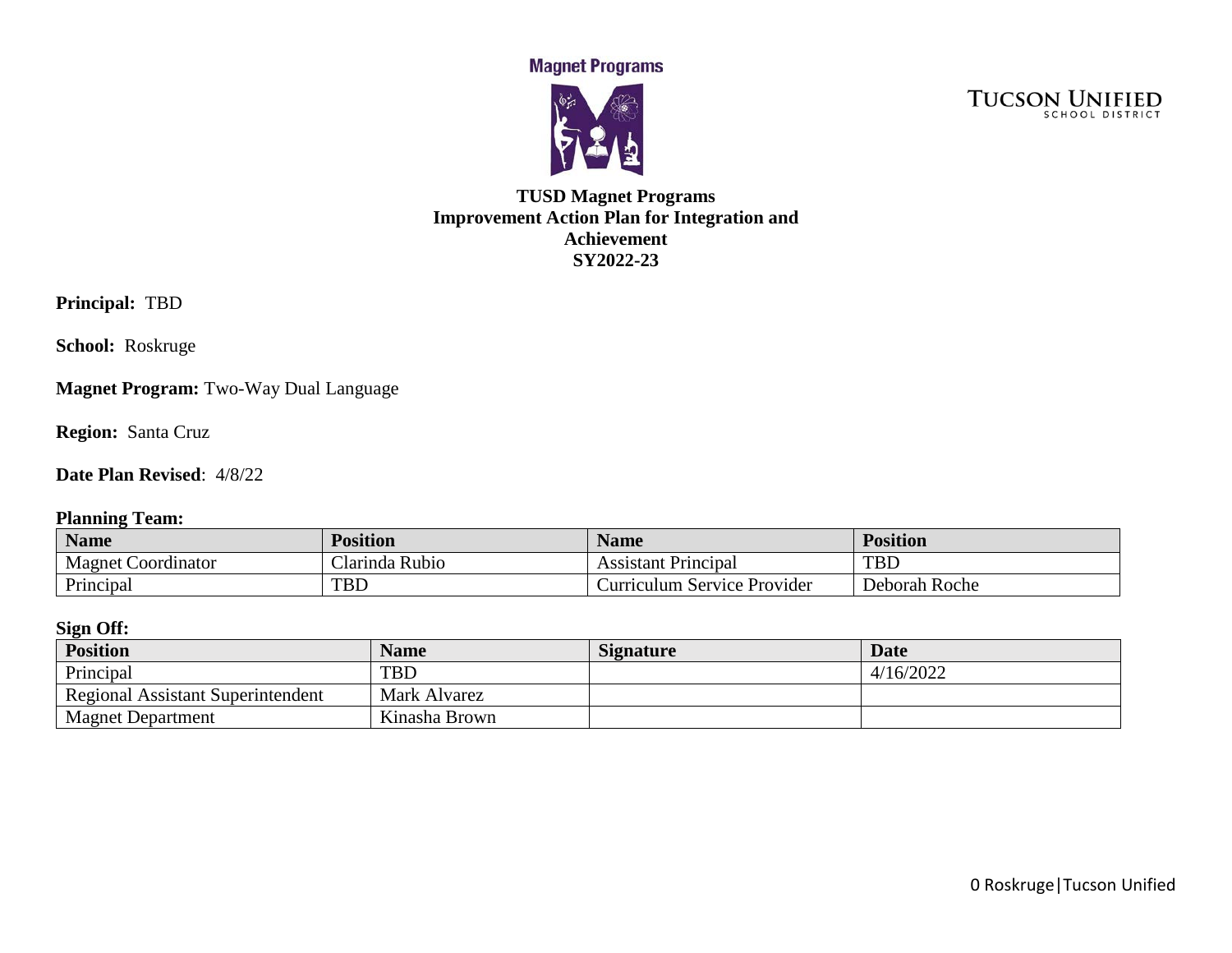### **I. Magnet School Profile (page 2)**

- A. Mission
- B. School Summary
- C. Vision
- D. Core Values
- E. School Profile
- F. Achievement Data

### **II. Goals for Magnet School Effectiveness (page 7)**

- A. Integration
- B. Achievement
- C. Academic Achievement for African American and Latino Students

### **III. Integration (page 9)**

- A. Gaps in Integration
- B. SMART Goal for Integration
- C. Goal Attainment
	- 1. Strategies to Achieve SMART Goal
	- 2. Action Steps to Implement, Monitor and Assess Strategies

### **IV. Overall Student Achievement (page 13)**

- A. Gaps in Student Achievement
- B. SMART Goals for Overall Student Achievement
- C. Goal Attainment
	- 1. Strategies to Achieve SMART Goals
	- 2. Action Steps to Implement, Monitor and Assess Strategies

## **V. Academic Performance for African American and Latino Students (page 19)**

- A. Gaps in USP subgroups performance (African American and Latino)
- B. SMART Goals for Reducing Achievement Gaps
- C. Goal Attainment
	- 1. Strategies to Achieve SMART Goals
	- 2. Action Steps to Implement, Monitor and Assess Strategies
- **VI. Magnet School Budget (page 23)**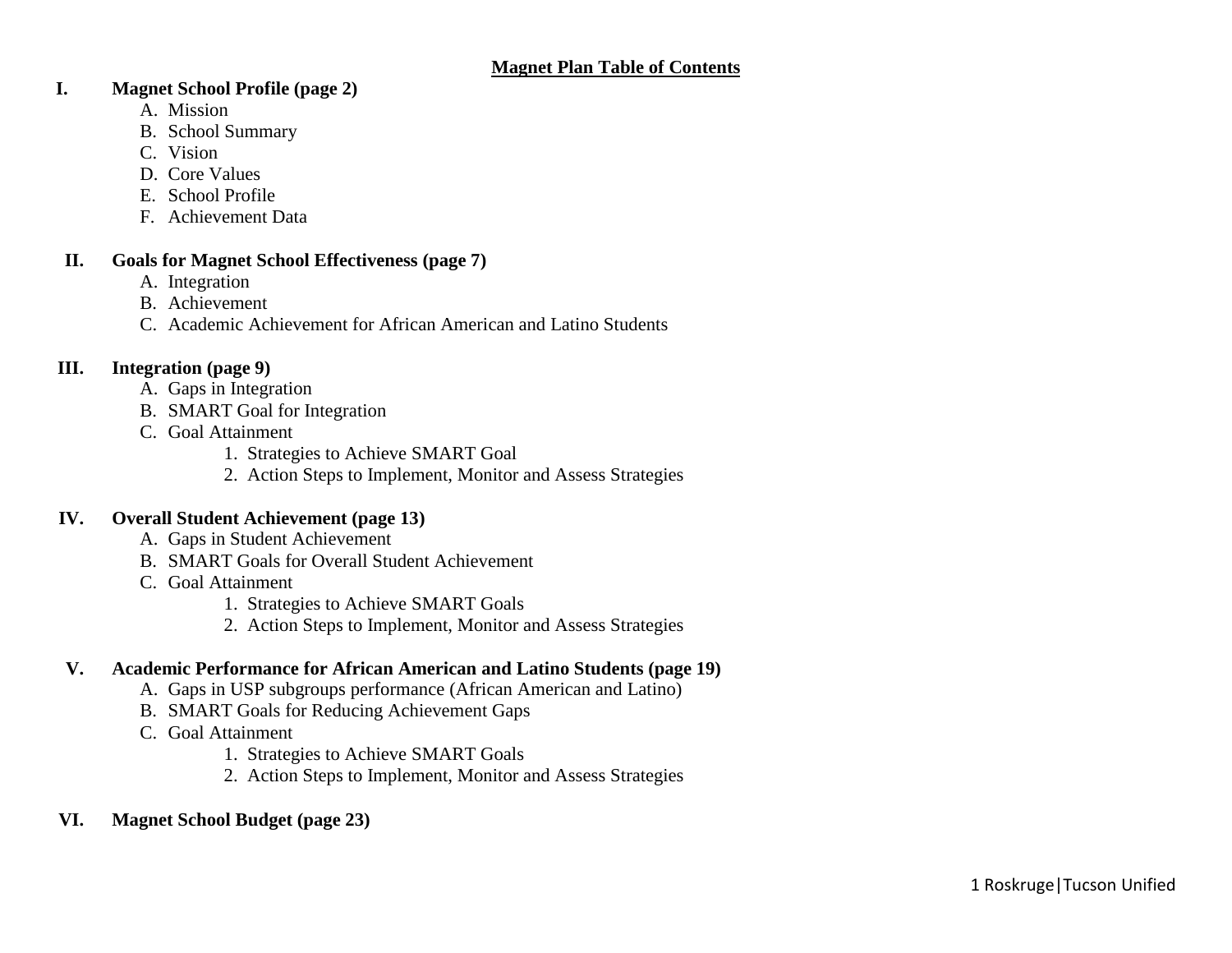### **I. Magnet School Profile**

#### **A. Mission**

Roskruge, the heart of bilingual learning; A community of biliterate and multicultural learners.

#### **B. School Summary**

Roskruge is a K-8 school with a focus on Two-Way Dual Language. The mission of the school is to produce bilingual, bi-literate and bi-cultural students with a seal of bi-literacy at graduation on their high school diploma. All students are immersed in the Two-Way Dual Language programat all grade levels. Our program balances the number of native English speakers and Spanish native speakers into one class and is integrated for instruction so that both groups of students serve in the role of language models and language learners.

We are committed to the Two-Way Dual Language program for all our students at Roskruge. Our immersion program begins in kindergartenwith a 90% Spanish and 10% English instruction with the Spanish portion decreasing by 10% and English portion increasing by 10% in  $2<sup>nd</sup>$  through  $5<sup>th</sup>$  grade. In middle school, the program is taught 50% in English and 50% in Spanish. This is met by the number of core-content classperiods with three (3) out of seven (7) classes taught in Spanish and all other classes taught in English. Our school provides students the opportunity to earn three (3) high school credits in Spanish with a pathway to take AP classes in high school.

Roskruge is a unique school in that we are the only school that services 100% of our students in the Two-Way Dual Language program. Ourschool is showing academic growth more and more each year. We strive daily toward the commitment of excellence in two languages.

#### **C. Vision**

Roskruge Bilingual K-8 Magnet will prepare our students for academic success now and in the future by emphasizing a two-way dual language learning environment that fosters the skills to be critical thinkers, open-minded citizens, and independent learners who embrace diversity.

#### **D. Core Values**

- We value the participation in staff development opportunities that align with the Mission and Vision of the school.
- We value the implementation of research-based methods to promote, model and practice the expectations of an exceptional two-way duallanguage program.
- We value the need to meet the differentiated academic needs of all students by integrating bilingual and multicultural instruction.
- We value the utilization of best practices to promote higher order thinking strategies by providing culturally relevant lessons that createhigh quality academic outcomes.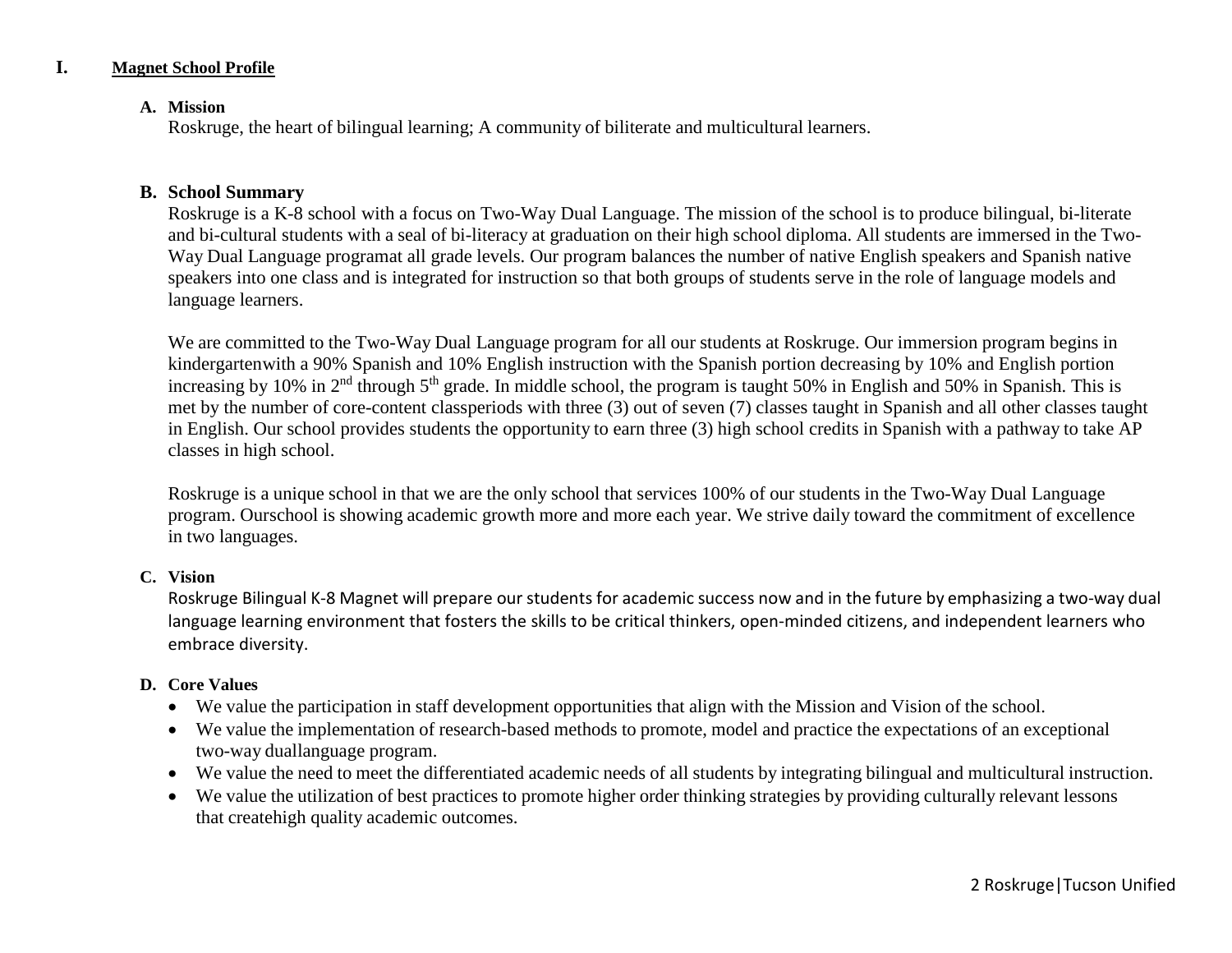### **E. School Profile**

| 2018-19 Letter Grade | 2021-22 Integration Status | <b>Magnet Theme</b>   |  |  |
|----------------------|----------------------------|-----------------------|--|--|
|                      | Integrated                 | Two-Way Dual Language |  |  |

| <b>Student Profile</b>    |                       |                            |                                        |                          |                                                      |  |  |  |  |
|---------------------------|-----------------------|----------------------------|----------------------------------------|--------------------------|------------------------------------------------------|--|--|--|--|
| <b>Mobility</b><br>(Rate) | Absenteeism<br>(Rate) | <b>Promotion</b><br>(Rate) | <b>F&amp;RL</b><br>(% of FRL Students) | EL<br>(% of EL Students) | Ex Ed<br>$\frac{6}{6}$ of Ex Ed<br><b>Students</b> ) |  |  |  |  |
|                           |                       |                            |                                        |                          |                                                      |  |  |  |  |

| <b>School Integration Profile (USP Ethnicity)</b> |           |         |                  |                                                    |                 |        |                    |         |                           |      |              |    |             |
|---------------------------------------------------|-----------|---------|------------------|----------------------------------------------------|-----------------|--------|--------------------|---------|---------------------------|------|--------------|----|-------------|
| 2021-22<br>$40th$ Day                             | White     |         | African American |                                                    | Hispanic/Latino |        | Native<br>American |         | Asian/Pacific<br>Islander |      | Multi Racial |    | Total       |
|                                                   | N         | $\%$    | N                | $\%$                                               | $\mathbf N$     | %      | N                  | $\%$    | $\mathbf N$               | $\%$ | N            | %  | $\mathbf N$ |
| Enrollment                                        | 32        | 6       | 12               | 2%                                                 | 484             | 85%    | 33                 | 6%      | $\overline{4}$            | 1%   | 6            | 1% | 571         |
| Non-neighborhood<br>$\%$                          |           |         |                  |                                                    |                 |        |                    |         |                           |      |              |    | <b>NA</b>   |
|                                                   |           |         |                  | USP Integration Range $+/-15\%$ District ES Avg    |                 |        |                    |         |                           |      |              |    |             |
|                                                   | $6 - 36%$ |         |                  | $0 - 25%$                                          |                 | 44-70% | $0-19%$            |         | $0-17%$                   |      | $0-19%$      |    |             |
|                                                   |           |         |                  | Future Integration Range $+/-25\%$ District ES Avg |                 |        |                    |         |                           |      |              |    |             |
|                                                   |           | $0-45%$ |                  | $0 - 35\%$                                         |                 | 35-70% |                    | $0-29%$ | $0 - 27%$                 |      | $0-29%$      |    |             |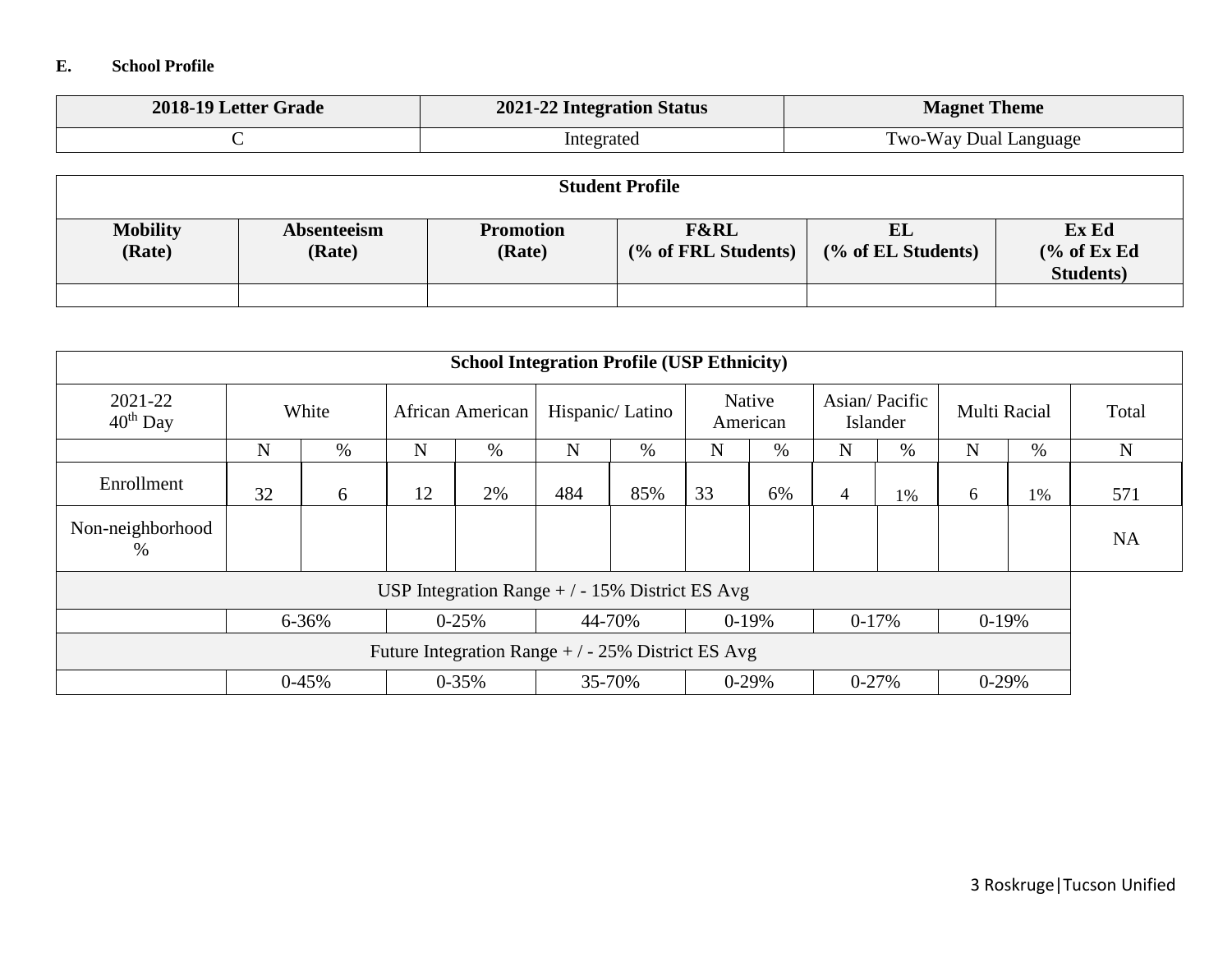# **F. Achievement Data**

|                        | 3 Years of AzMERIT/AZM2 TUSD K-8 Schools Math Grades 3-8<br>П. |               |               |                 |               |               |               |              |                 |                 |               |               |              |               |               |                 |                 |               |               |
|------------------------|----------------------------------------------------------------|---------------|---------------|-----------------|---------------|---------------|---------------|--------------|-----------------|-----------------|---------------|---------------|--------------|---------------|---------------|-----------------|-----------------|---------------|---------------|
| Math                   | 2018<br>Gr. $3$                                                | 2018<br>Gr. 4 | 2018<br>Gr. 5 | 2018<br>Gr. $6$ | 2018<br>Gr. 7 | 2018<br>Gr. 8 | 2019<br>Gr. 3 | 2019<br>Gr.4 | 2019<br>Gr. $5$ | 2019<br>Gr. $6$ | 2019<br>Gr. 7 | 2019<br>Gr. 8 | 2019<br>Alg. | 2021<br>Gr. 3 | 2021<br>Gr. 4 | 2021<br>Gr. $5$ | 2021<br>Gr. $6$ | 2021<br>Gr. 7 | 2021<br>Gr. 8 |
| <b>District</b><br>Avg | 43%                                                            | 36%           | 37%           | 24%             | 20%           | 21%           | 42%           | 36%          | 36%             | 23%             | 22%           | 18%           | 62%          | 13%           | 13%           | 15%             | 5%              | 11%           | 7%            |
| <b>State</b><br>Avg    | 53%                                                            | 47%           | 47%           | 43%             | 36%           | 31%           | 51%           | 48%          | 46%             | 41%             | 38%           | 32%           | 44%          | 35%           | 45%           | 45%             | 37%             | 37%           | 35%           |
| Roskruge               | 68%                                                            | 38%           | 52%           | 14%             | 25%           | 23%           | 50%           | 40%          | 41%             | 18%             | 17%           | 41%           |              | 13%           | 29%           | 20%             | 10%             | 18%           | 0%            |

|                        | 3 Years of AzMERIT/AZM2 TUSD K-8 Schools ELA Grades 3-8 |                 |                 |                 |               |               |              |               |                 |                 |               |               |              |                 |                 |                 |              |               |
|------------------------|---------------------------------------------------------|-----------------|-----------------|-----------------|---------------|---------------|--------------|---------------|-----------------|-----------------|---------------|---------------|--------------|-----------------|-----------------|-----------------|--------------|---------------|
| <b>ELA</b>             | 2018<br>Gr.3                                            | 2018<br>Gr. $4$ | 2018<br>Gr. $5$ | 2018<br>Gr. $6$ | 2018<br>Gr. 7 | 2018<br>Gr. 8 | 2019<br>Gr.3 | 2019<br>Gr. 4 | 2019<br>Gr. $5$ | 2019<br>Gr. $6$ | 2019<br>Gr. 7 | 2019<br>Gr. 8 | 2021<br>Gr.3 | 2021<br>Gr. $4$ | 2021<br>Gr. $5$ | 2021<br>Gr. $6$ | 2021<br>Gr.7 | 2021<br>Gr. 8 |
| <b>District</b><br>Avg | 35%                                                     | 38%             | 37%             | 23%             | 31%           | 24%           | 38%          | 40%           | 43%             | 27%             | 26%           | 24%           | 19%          | 24%             | 31%             | 13%             | 18%          | 13%           |
| State Avg              | 44%                                                     | 47%             | 48%             | 39%             | 45%           | 39%           | 46%          | 51%           | 52%             | 42%             | 41%           | 38%           | 36%          | 35%             | 32%             | 30%             | 30%          | 27%           |
| Roskruge               | 38%                                                     | 35%             | 55%             | 24%             | 39%           | 23%           | 32%          | 41%           | 57%             | 32%             | 24%           | 30%           | 26%          | 29%             | 48%             | 19%             | 31%          | 9%            |

 $*2017 - 2018 = AZMerit$  2019 = AZM2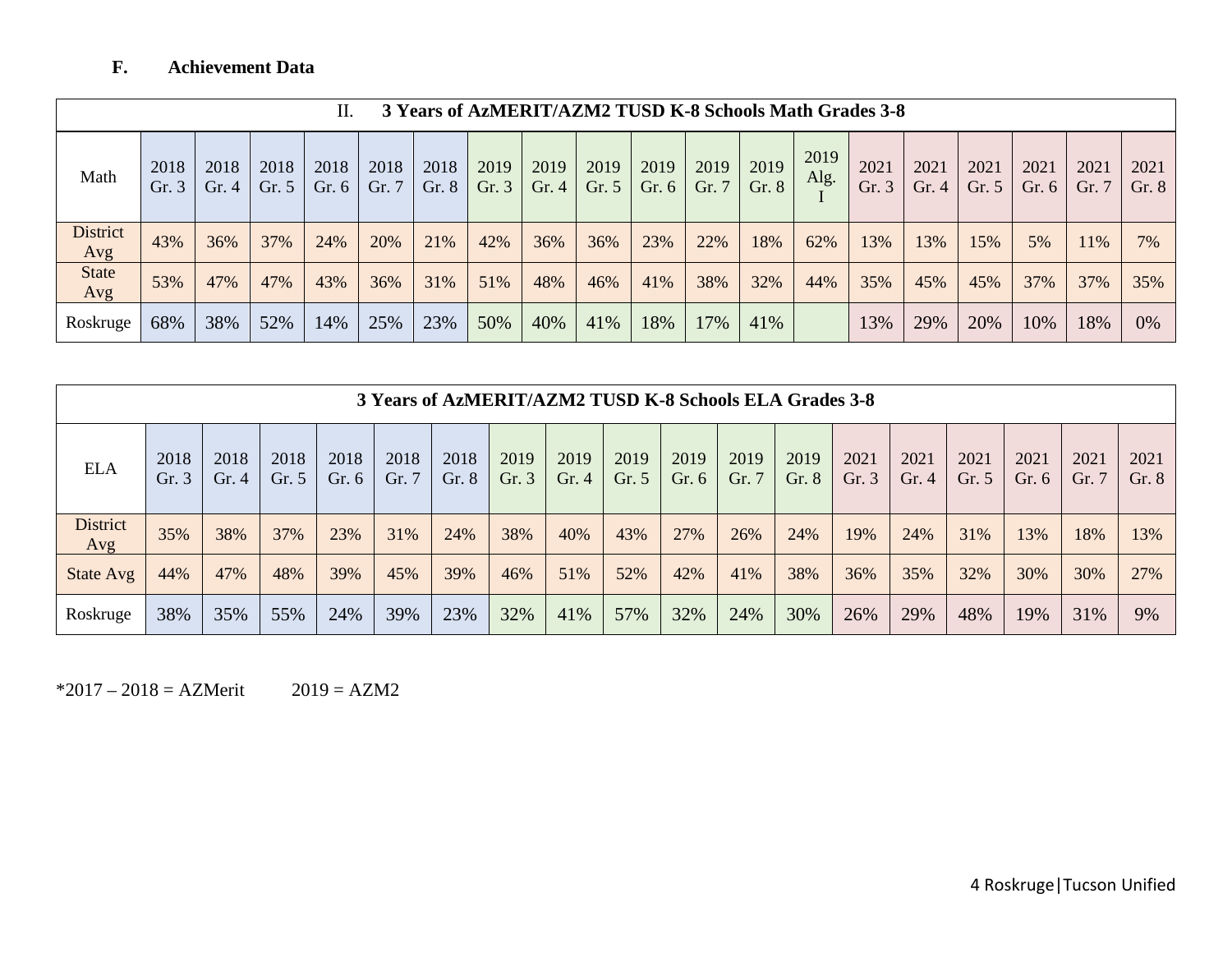## **Three Year AZ Merit/AASA by Subgroup**

# **ELA**

|                | <b>African American</b> |                 |           |         | <b>Hispanic</b> |           |         | Anglo           |           |
|----------------|-------------------------|-----------------|-----------|---------|-----------------|-----------|---------|-----------------|-----------|
|                | 18-19                   | $20 - 21$       | $21 - 22$ | $18-19$ | $20 - 21$       | $21 - 22$ | $18-19$ | $20 - 21$       | $21 - 22$ |
| Grade 3        | 33.1                    | N <sub>o</sub>  |           | 33.3    | 27.8            |           | 33.1    | N <sub>o</sub>  |           |
|                |                         | <b>Students</b> |           |         |                 |           |         | <b>Students</b> |           |
|                |                         | Assessed        |           |         |                 |           |         | Assessed        |           |
| Grade 4        | N <sub>o</sub>          | No.             |           | 43.2    | 25              |           | 40      | N <sub>o</sub>  |           |
|                | <b>Students</b>         | <b>Students</b> |           |         |                 |           |         | <b>Students</b> |           |
|                | Assessed                | Assessed        |           |         |                 |           |         | Assessed        |           |
| Grade 5        | N <sub>o</sub>          | 50              |           | 58.1    | 50              |           | 75      | N <sub>o</sub>  |           |
|                | <b>Students</b>         |                 |           |         |                 |           |         | <b>Students</b> |           |
|                | Assessed                |                 |           |         |                 |           |         | Assessed        |           |
| Grade 6        | 50                      | N <sub>o</sub>  |           | 30.5    | 17.6            |           | 50      | 100             |           |
|                |                         | <b>Students</b> |           |         |                 |           |         |                 |           |
|                |                         | Assessed        |           |         |                 |           |         |                 |           |
| <b>Grade 7</b> | 25                      | No              |           | 24.7    | 28.9            |           | 20      | 66.7            |           |
|                |                         | <b>Students</b> |           |         |                 |           |         |                 |           |
|                |                         | Assessed        |           |         |                 |           |         |                 |           |
| Grade 8        | 50                      | N <sub>o</sub>  |           | 23.3    | 6.9             |           | 10      | N <sub>o</sub>  |           |
|                |                         | <b>Students</b> |           |         |                 |           |         | <b>Students</b> |           |
|                |                         | Assessed        |           |         |                 |           |         | Assessed        |           |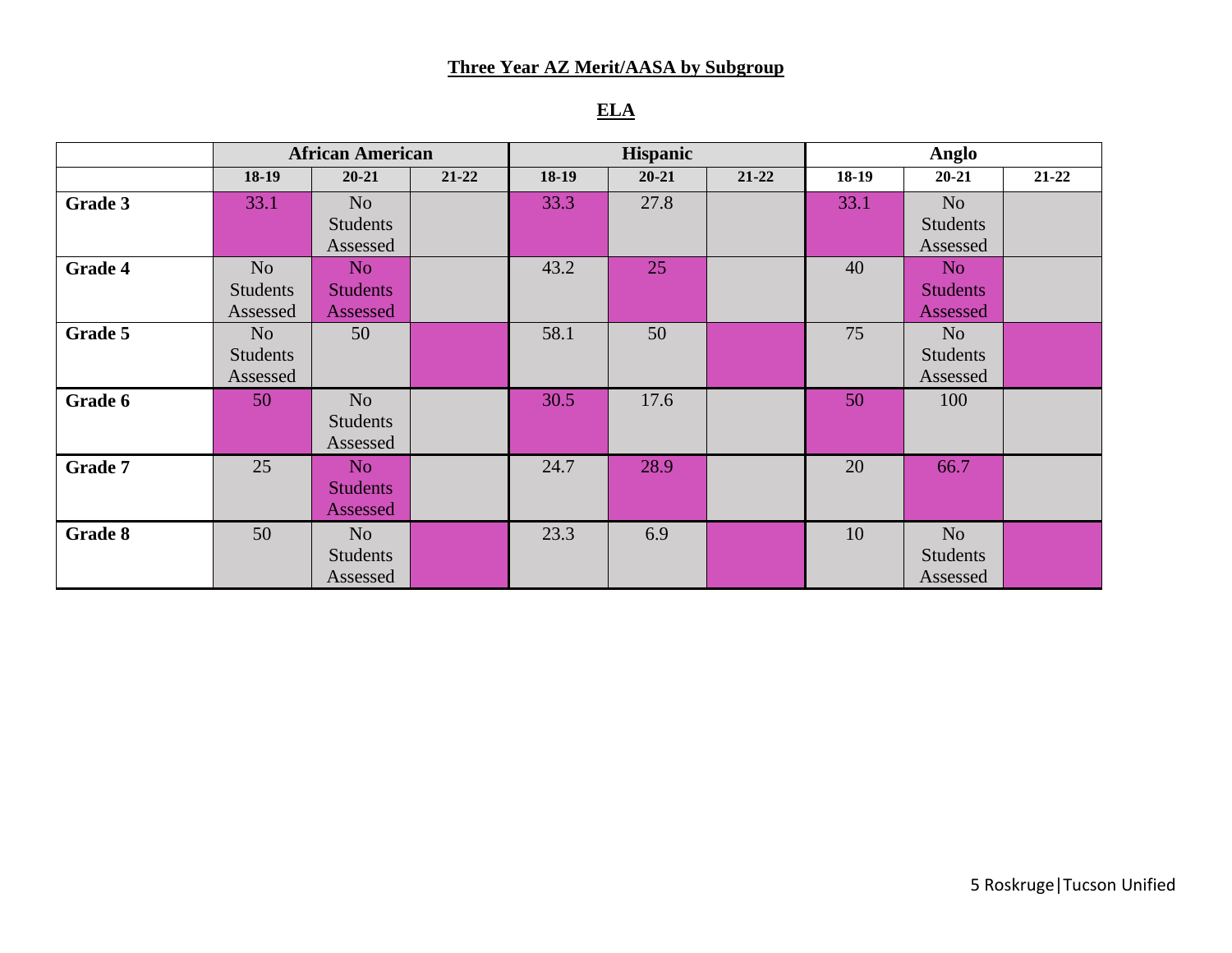### **Math**

|                |                 | <b>African American</b> |           |         | Hispanic        |           |         | Anglo           |           |
|----------------|-----------------|-------------------------|-----------|---------|-----------------|-----------|---------|-----------------|-----------|
|                | 18-19           | $20 - 21$               | $21 - 22$ | $18-19$ | $20 - 21$       | $21 - 22$ | $18-19$ | $20 - 21$       | $21 - 22$ |
| Grade 3        | 66.7            | N <sub>o</sub>          |           | 48.5    | 13              |           | 66.7    | N <sub>o</sub>  |           |
|                |                 | <b>Students</b>         |           |         |                 |           |         | <b>Students</b> |           |
|                |                 | Assessed                |           |         |                 |           |         | Assessed        |           |
| Grade 4        | N <sub>o</sub>  | N <sub>o</sub>          |           | 39.5    | 30              |           | 40      | N <sub>o</sub>  |           |
|                | <b>Students</b> | <b>Students</b>         |           |         |                 |           |         | <b>Students</b> |           |
|                | Assessed        | Assessed                |           |         |                 |           |         | Assessed        |           |
| Grade 5        | N <sub>o</sub>  | $\overline{0}$          |           | 41.9    | 20              |           | 50      | $\overline{0}$  |           |
|                | <b>Students</b> |                         |           |         |                 |           |         |                 |           |
|                | Assessed        |                         |           |         |                 |           |         |                 |           |
| Grade 6        | 50              | N <sub>o</sub>          |           | 11      | 10.5            |           | 70      | $\overline{0}$  |           |
|                |                 | <b>Students</b>         |           |         |                 |           |         |                 |           |
|                |                 | Assessed                |           |         |                 |           |         |                 |           |
| Grade 7        | 50              | N <sub>o</sub>          |           | 17.2    | 17.1            |           | 28.6    | 33.3            |           |
|                |                 | <b>Students</b>         |           |         |                 |           |         |                 |           |
|                |                 | Assessed                |           |         |                 |           |         |                 |           |
| <b>Grade 8</b> | 85.7            | N <sub>o</sub>          |           | 40.5    | N <sub>o</sub>  |           | 46.2    | N <sub>o</sub>  |           |
|                |                 | <b>Students</b>         |           |         | <b>Students</b> |           |         | <b>Students</b> |           |
|                |                 | Assessed                |           |         | Assessed        |           |         | Assessed        |           |

18-19 and 20-21= AZM2 test; 21-22 data = AASA. Numbers smaller than 10 are represented by an asterisk to ensure student privacy.

| Overall 2018-19 AzMERIT Percent Proficiency by USP Ethnicity |            |      |  |  |  |  |  |  |  |
|--------------------------------------------------------------|------------|------|--|--|--|--|--|--|--|
| <b>USP</b> Ethnicity                                         | <b>ELA</b> | Math |  |  |  |  |  |  |  |
| White                                                        | 35         | 49   |  |  |  |  |  |  |  |
| African American                                             | 40         | 47   |  |  |  |  |  |  |  |
| Hispanic                                                     | 32         | 26   |  |  |  |  |  |  |  |
| Native American                                              | 13         | 16   |  |  |  |  |  |  |  |
| Asian-PI                                                     |            |      |  |  |  |  |  |  |  |
| Multi-Racial                                                 | 50         | 38   |  |  |  |  |  |  |  |
| All                                                          | 31         | 28   |  |  |  |  |  |  |  |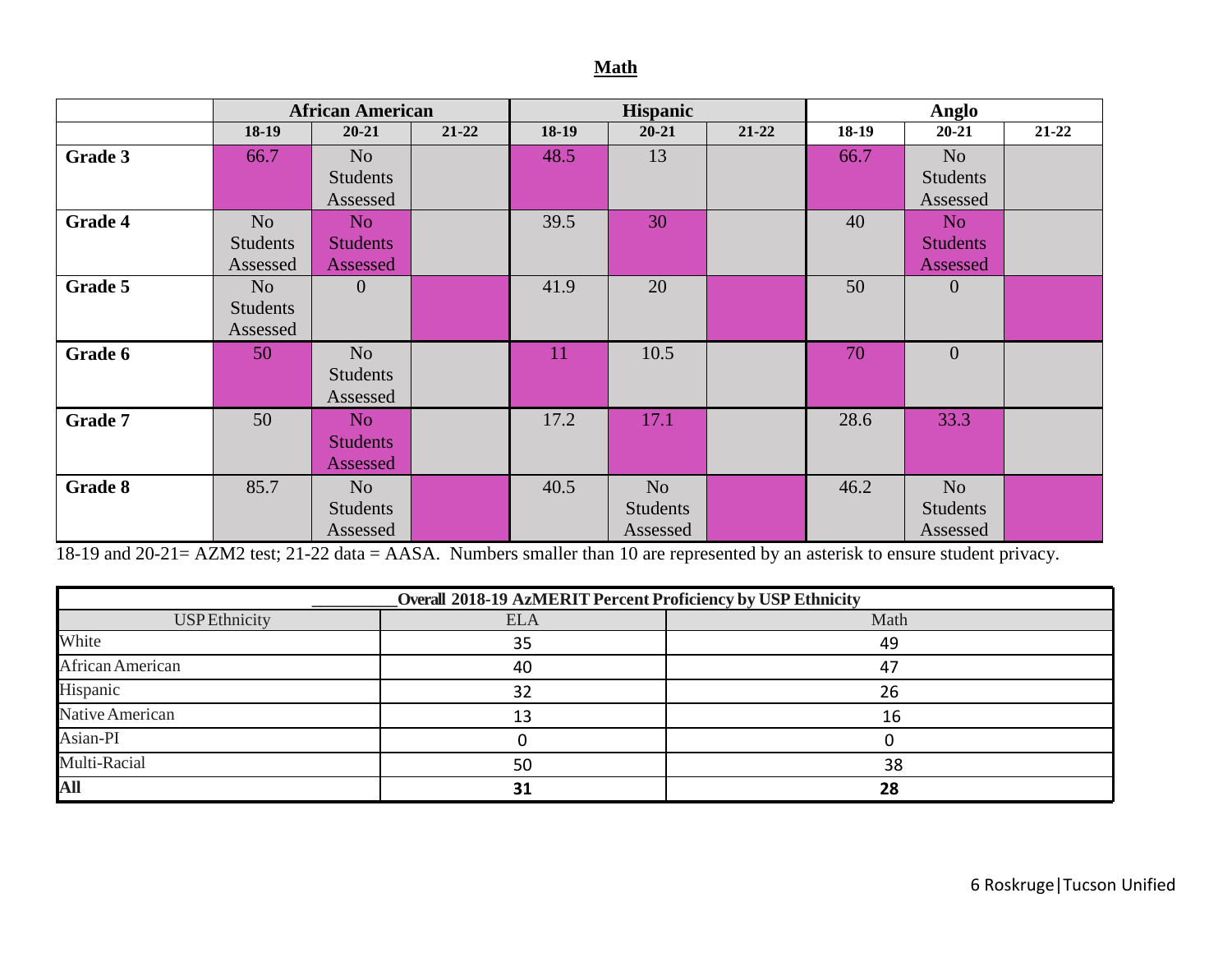## **II. DISTRICT GOALS FOR MAGNET SCHOOL EFFECTIVENESS**

## **1. Integration**

The District uses two measures for determining whether a magnet school is Integrated or making progress towards integration:

**Meeting the 70% and +/- 25% thresholds for an Integrated School.** A magnet school is Integrated when no racial or ethnic group exceeds 70% of total enrollment; and when no single racial or ethnic group varies from the district average for the school's grade level (Elementary, Middle, K-8, High) by more than +/- 15 percentage points.

**Progress towards integration.** A magnet school is making progress towards integration when the entry-grade enrollment is Integrated, and when the school maintains this integration through the next two grades.

### **2. Student Achievement**

The academic student achievement goal for all magnet schools and programs shall be to attain a state letter grade "A" or "B" or a TUSD "MagnetMeritB" grade. A magnet school that receives a state letter grade "C" may still receive a MagnetMeritB grade if it reaches a minimum of 4 points based on the criteria below. A magnet school that receives a state letter grade "C" that does not reach a minimum of 4 points, or that receives a state letter grade of "D" or "F," will be put on a targeted academic improvement plan.

**Proficiency: Criteria 1 = 2 Points.** Compare a C magnet school's proficiency rate to the district's lowest B school proficiency rate. If the C magnet school has a higher proficiency rate than the lowest B school proficiency rate of district schools, the C magnet school meets the criteria.

**Growth: Criteria 2 = 2 Points.** Compare a C magnet school's growth rate to the district's lowest B school growth rate (K-8 model for ES, K8, and MS and HS model for HS). If the C magnet school has a higher growth percent than the lowest B school growth percent, the C magnet school meets the criteria.

**Minimally Proficient (MP): Criteria 3 = 2 Points.** Compare the percent of MP students in C magnet schools with the district average MP for each school type (ES, K8, MS, and HS). If the percent of MP students is lower in the C magnet school than the district average, then the school meets the criteria. (1 point for ELA and 1 Point for Math).

**Free and Reduced Lunch (FRL): Criteria 4 = 1 Point.** If a magnet school has an FRL rate that is higher than the district average (2019-20 100<sup>th</sup> Day TUSD average K-12 = 62.40%), the school meets the criteria.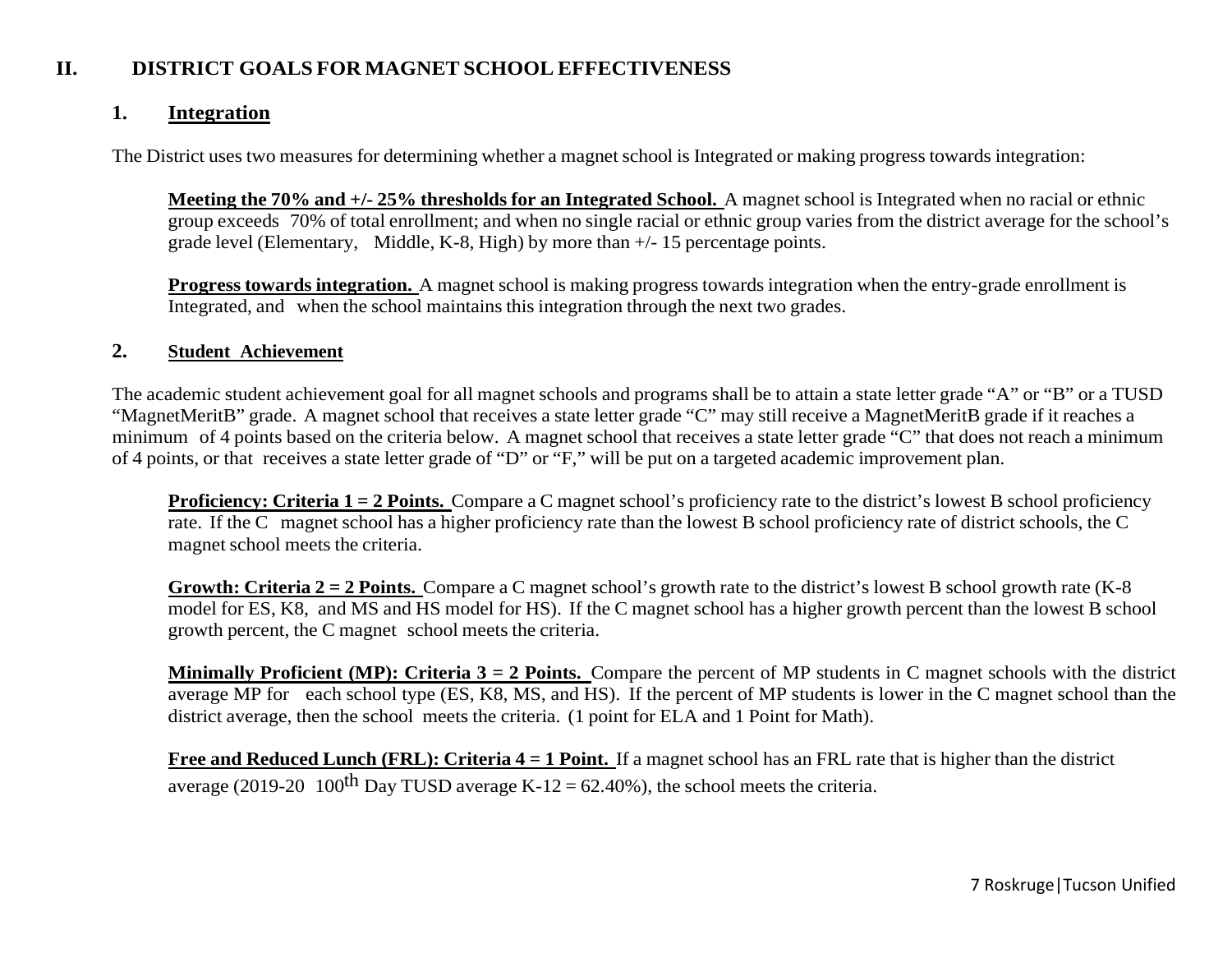### **3. Academic Performance (African American and Latino Students)**

- a. Gaps, Compared to District Cohorts. Whether state test scores for African American and Latino students in a particular school exceed the average test scores of African American and Latino students in TUSD schools with similar grade structures.
- b. Gaps, Compared to White Students. The size of the achievement gap in mathematics and English/Language Arts (ELA) comparing test scores of white students to those of African American and Latino students.
- c. Narrowing or Eliminating Gaps. The extent to which the school has narrowed or eliminated achievement gaps.
- d. Improving Performance. Improvement in proficiency rates for African American and Latino students**III.**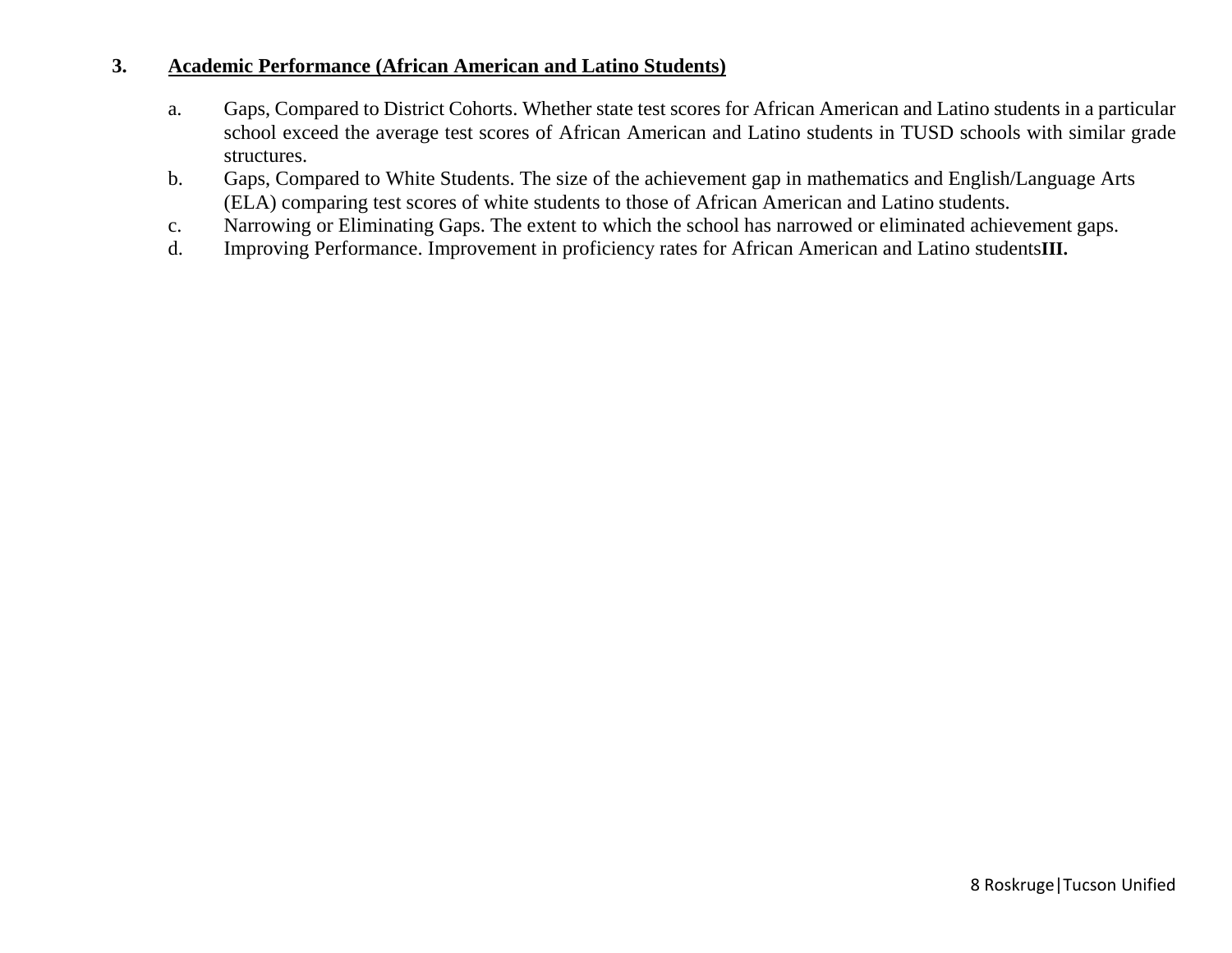# III. **INTEGRATION**

# **A. Integration: Gap Analyses**

|                                                                                                                                                                                                                                                                                                                                                                                                                                                          | <b>Interpretive Summary - Integration Gap Analysis</b>                                                                                                                                                                                                                                                                                                                                                                                                      |                             |  |  |  |  |  |  |
|----------------------------------------------------------------------------------------------------------------------------------------------------------------------------------------------------------------------------------------------------------------------------------------------------------------------------------------------------------------------------------------------------------------------------------------------------------|-------------------------------------------------------------------------------------------------------------------------------------------------------------------------------------------------------------------------------------------------------------------------------------------------------------------------------------------------------------------------------------------------------------------------------------------------------------|-----------------------------|--|--|--|--|--|--|
| There are multiple data points and key information to support the site gap analysis. This information will help to identify needs to more<br>effectively integrate the school. This includes:                                                                                                                                                                                                                                                            |                                                                                                                                                                                                                                                                                                                                                                                                                                                             |                             |  |  |  |  |  |  |
| The site currently has a "C" label as measred by the Arizona Department of Education, A-F accountability model. Having a label of "A" or<br>"B" would inherently attract more families who want to enroll at the site. Therefore, one need is to increase overall student academic<br>performance to achieve an "A" or "B" label to attract more families.<br>SY 21-22 40 <sup>th</sup> day enrollment data indicates Roskruge is Racially Concentrated. |                                                                                                                                                                                                                                                                                                                                                                                                                                                             |                             |  |  |  |  |  |  |
|                                                                                                                                                                                                                                                                                                                                                                                                                                                          | <b>Root Cause Analysis</b>                                                                                                                                                                                                                                                                                                                                                                                                                                  |                             |  |  |  |  |  |  |
| <b>Identify Top Three Causes of these Gaps</b>                                                                                                                                                                                                                                                                                                                                                                                                           | <b>Identify the Surface Causes</b>                                                                                                                                                                                                                                                                                                                                                                                                                          | <b>Identify Deep Causes</b> |  |  |  |  |  |  |
| Instructional effectiveness systems                                                                                                                                                                                                                                                                                                                                                                                                                      | There are surface gaps related to:<br>Deep or root causes are related to:<br>Effective instructional practice<br>Strong and frequent<br>$\bullet$<br>observation/feedback cycle<br><b>Effective MTSS structures</b><br>Rich, differentiated professional<br>High rates of absenteeism<br>$\bullet$<br>$\bullet$<br>development<br>Strong short cycle assessment structure<br>$\bullet$<br>that informs instructional practice and<br>academic interventions |                             |  |  |  |  |  |  |
| <b>Effective Marking and Recruitment</b><br>There are surface gaps related to:<br>Deep or root causes are related to:<br>Targeted digital advertisements<br>Lack of training related to effective<br>$\bullet$<br>utilize digital tools to target enrollment<br>Social media leveraging<br>$\bullet$<br>audiences                                                                                                                                        |                                                                                                                                                                                                                                                                                                                                                                                                                                                             |                             |  |  |  |  |  |  |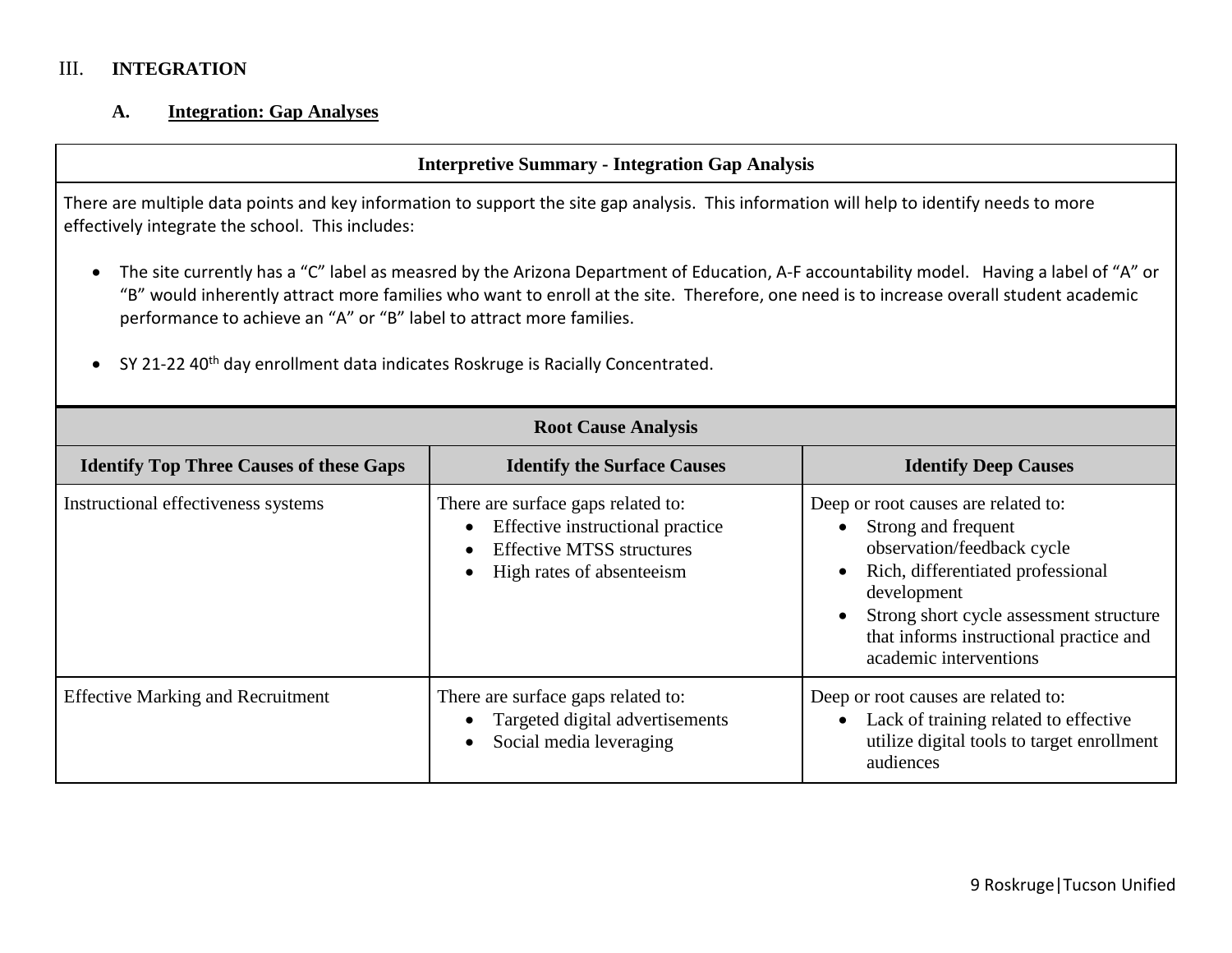| <b>Effective Communication Supports</b> | There are surface gaps related to:<br>Creating ongoing content on social<br>media<br>Site seeking stronger relationship with<br>media to highlight | Deep or root causes are related to:<br>Lack of understanding of how to create<br>effective social media content.<br>Lack of understanding with effectively<br>leveraging media to highlight site based<br>activities. |
|-----------------------------------------|----------------------------------------------------------------------------------------------------------------------------------------------------|-----------------------------------------------------------------------------------------------------------------------------------------------------------------------------------------------------------------------|
|-----------------------------------------|----------------------------------------------------------------------------------------------------------------------------------------------------|-----------------------------------------------------------------------------------------------------------------------------------------------------------------------------------------------------------------------|

# **B. SMART Goal for Integration**

| <b>SMART Goal Statement</b>                                                                                                                                                                                                                       | <b>Evidence to Be Used to Assess Progress and Accomplishment</b>                                                                                                         |
|---------------------------------------------------------------------------------------------------------------------------------------------------------------------------------------------------------------------------------------------------|--------------------------------------------------------------------------------------------------------------------------------------------------------------------------|
| 1. By November 1 <sup>st</sup> , SY 2022-23, Roskruge will<br>increase non-Latino enrollment by 5% in<br>Kindergarten and First Grade, as measured by the<br>40 <sup>th</sup> Day Enrollment Reports.                                             | <b>Synergy Records/Reports</b><br>$\bullet$<br><b>Quarterly Magnet Progress Monitoring Meetings</b><br>$\bullet$<br><b>Magnet Enrollment Plan</b><br><b>Smart Choice</b> |
| 2. By the February $15th$ , 2022-23 SY, Roskruge<br>will retain 95% of enrolled Kinder and 1 <sup>st</sup> grade<br>students to ensure continuous integration efforts<br>year after year, as measured by 100 <sup>th</sup> enrollment<br>reports. | <b>Synergy Records/Reports</b><br>$\bullet$<br><b>Quarterly Magnet Progress Monitoring Meetings</b><br>$\bullet$                                                         |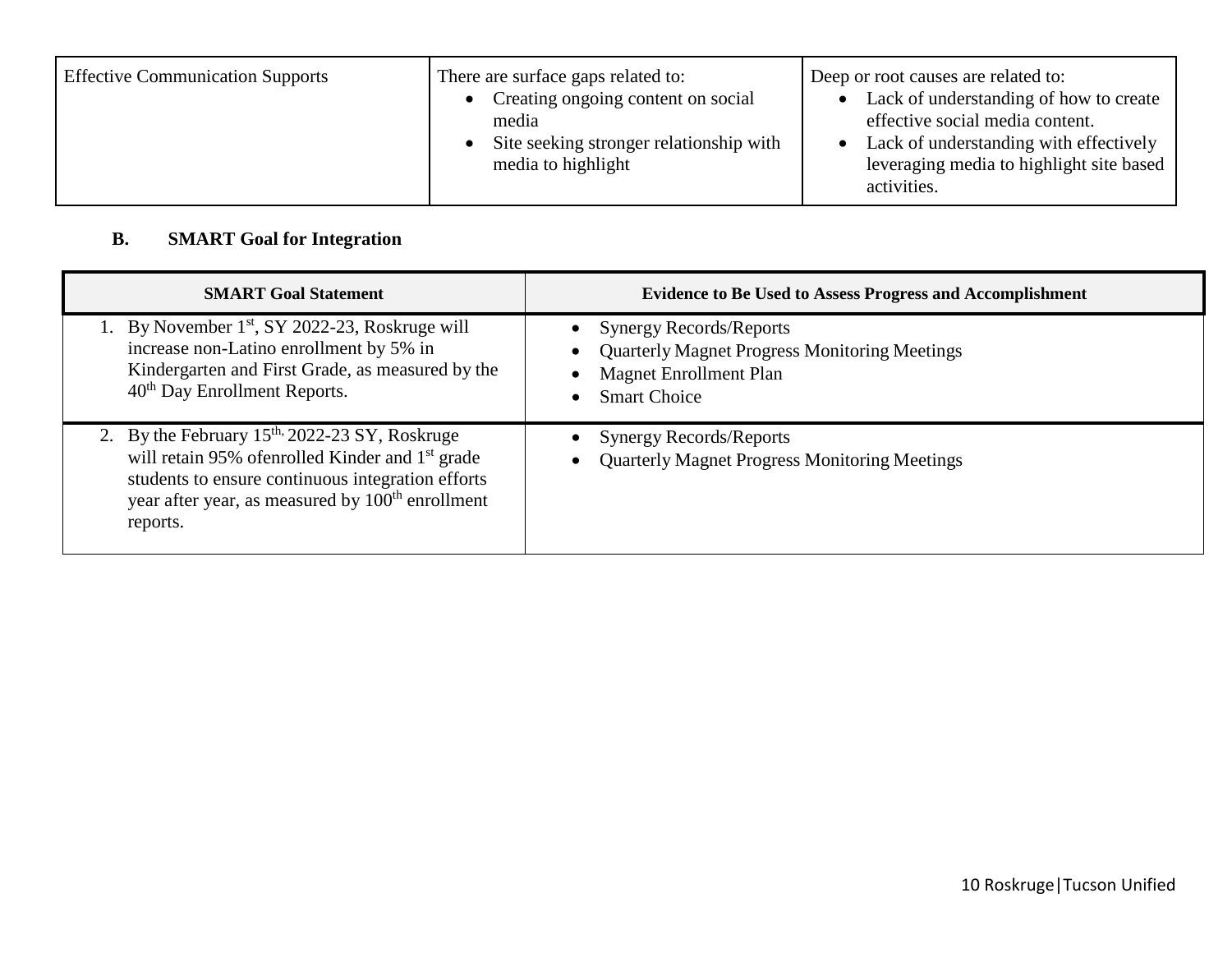# **C. Goal Attainment**

| <b>Strategies that help Magnet School Achieve Integration SMART Goal 1</b> |                                                                                                                                                                                                                                                                                                                                                                                                                          |  |  |
|----------------------------------------------------------------------------|--------------------------------------------------------------------------------------------------------------------------------------------------------------------------------------------------------------------------------------------------------------------------------------------------------------------------------------------------------------------------------------------------------------------------|--|--|
| <b>Strategies</b>                                                          | <b>Strengths and Obstacles</b>                                                                                                                                                                                                                                                                                                                                                                                           |  |  |
| 1. Marketing and Recruitment                                               | <b>Supports:</b><br><b>District Recruitment Events</b><br>$\bullet$<br>School Community Services (TUSD)<br><b>District Communication</b><br>DepartmentDistrict Media<br>Department<br>District Community Services Open Enrollment Lottery<br>$\bullet$<br><b>District Transportation Department</b><br><b>District Pre-Schools</b><br>District and Out-of- District Daycare and Preschool<br>Maps<br><b>Constraints:</b> |  |  |
|                                                                            | • Access to non-district parent contact<br>information forcommunication.<br>Training related to targeted social media use<br>Content on social media<br>$\bullet$                                                                                                                                                                                                                                                        |  |  |
| 2. Improvement                                                             | Supports:<br>Language<br>$\bullet$<br>Acquisition<br><b>TWDL</b> program<br>model<br>Teacher trained in GLAD<br>strategiesLeveled guided<br>reading groups School-City<br>District Web-Data<br><b>Constraints:</b>                                                                                                                                                                                                       |  |  |
|                                                                            | Delayed data results<br>$\bullet$<br>Gaps in instructional observation/feedback cycle<br>$\bullet$<br>Strong formative assessment model to inform instructional<br>$\bullet$<br>practice                                                                                                                                                                                                                                 |  |  |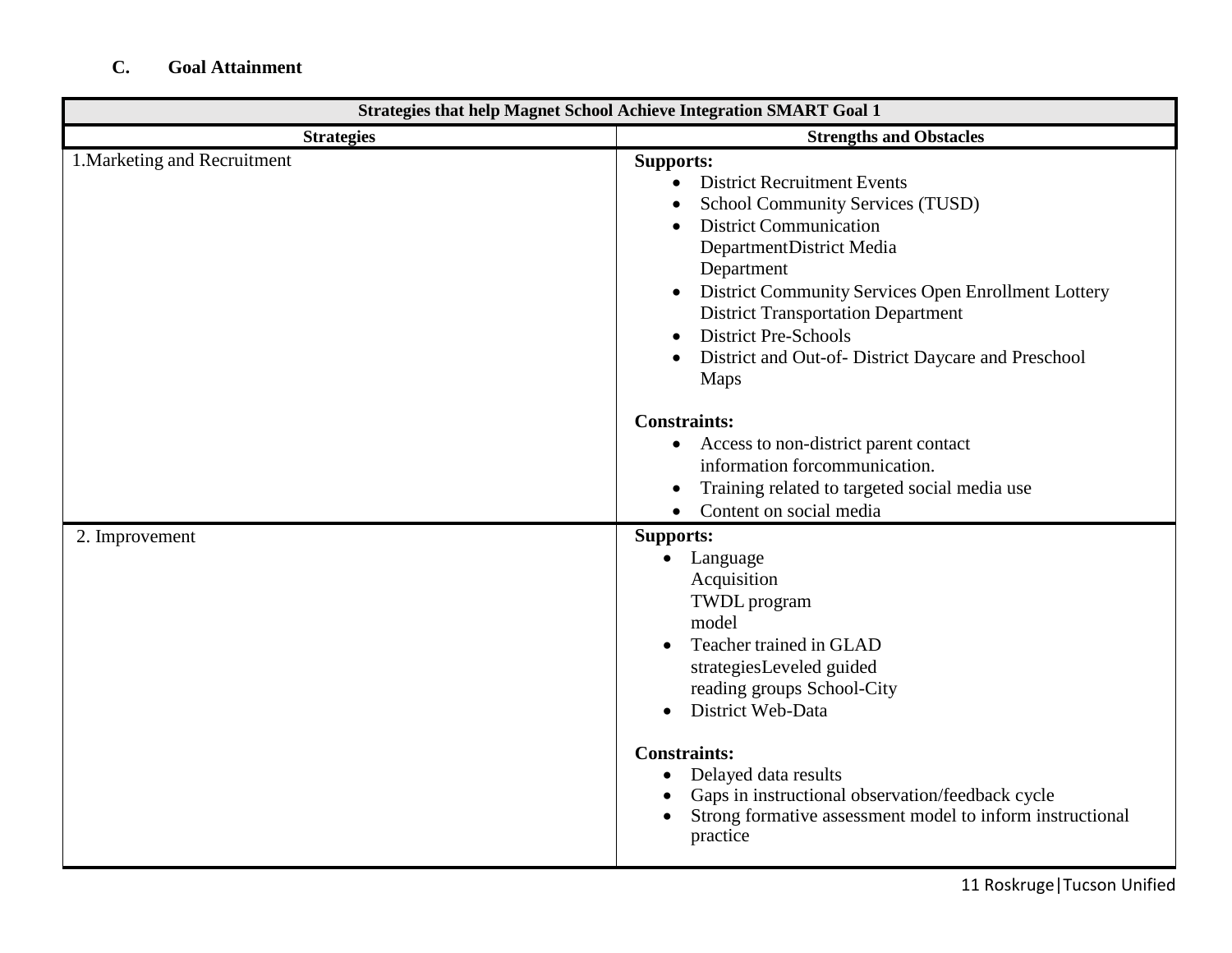# **2. Action Steps to Implement Strategies**

| Action Steps to Implement, Monitor and Assess Improvement Strategies for Integration SMART Goal                                                                                                      |                                                                |                                        |                                                                               |                                                                                                                                               |                                                                                                                                                                     |
|------------------------------------------------------------------------------------------------------------------------------------------------------------------------------------------------------|----------------------------------------------------------------|----------------------------------------|-------------------------------------------------------------------------------|-----------------------------------------------------------------------------------------------------------------------------------------------|---------------------------------------------------------------------------------------------------------------------------------------------------------------------|
| <b>Strategy 1:</b> Marketing and Recruitment                                                                                                                                                         |                                                                |                                        |                                                                               |                                                                                                                                               |                                                                                                                                                                     |
| <b>Action Steps to Implement Strategy</b>                                                                                                                                                            | Person(s) to<br><b>Carry Out Tasks</b>                         | <b>Timeline/Target</b><br><b>Dates</b> | <b>Resources Needed</b>                                                       | <b>Monitoring</b>                                                                                                                             | <b>Evidence of Assessment</b>                                                                                                                                       |
| 1. Create an inventory of marketing<br>materials, including:<br>• Stark card<br>• Posters<br>• Banners<br>Order additional supplies as necessary.                                                    | Magnet<br>Coordinator                                          | Aug. 2022-<br>May 2023                 | District<br>support and<br>funding<br>District<br>Communicatio<br>ns Dept.    | Quarterly progress<br>monitoring report<br>to Magnet<br>Department.<br>Quarterly<br>enrollment reports.                                       | Inventory in excel<br>document.                                                                                                                                     |
| Update Roskruge stark card with<br>2.<br>most current:<br>Mission<br>Vision<br>$\bullet$<br>Student photos<br>$\bullet$<br>Appealing language for<br>$\bullet$<br>enrollment                         | Magnet<br>Coordinator                                          | Aug. 2022-<br>May 2023                 | District<br>support $\&$<br>funding<br>Family<br>Engagement<br>Sign-In Sheets | Quarterly progress<br>monitoring report<br>to Magnet<br>Department.<br>Quarterly<br>enrollment reports.                                       | Revised stark card<br>with new mission,<br>photos and marketing<br>based language                                                                                   |
| 3. Attend TUSD marketing and<br>recruitment activities and events.                                                                                                                                   | Magnet<br>Coordinator;<br>Principal;<br>Assistant<br>Principal | Aug. 2022-<br>May 2023                 | District<br>support $\&$<br>funding<br>Family<br>Engagement<br>Sign-In Sheets | Quarterly progress<br>monitoring report<br>to Magnet<br>Department.<br>Quarterly<br>enrollment reports.                                       | Calendar of district and<br>school events,<br>attendance<br>documentation and<br>agendas, meeting<br>notes, open house logs,<br>virtual and in-person<br>tour logs. |
| Create two posts per week on the<br>4.<br>site Facebook page highlighting:<br>Kindergarten students<br>$\bullet$<br>First grade students<br>$\bullet$<br>"Specials," i.e. Mariachi and<br>Folklorico | Magnet<br>Coordinator;<br>Principal;<br>Assistant<br>Principal | Aug. 2022-<br>May 2023                 | Access to the site<br>Facebook page                                           | During quarterly<br>progress<br>monitoring reports<br>to the Magnet<br>Department,<br>include<br>information Social<br><b>Media Analytics</b> | Facebook analytic<br>reports                                                                                                                                        |

12 Roskruge|Tucson Unified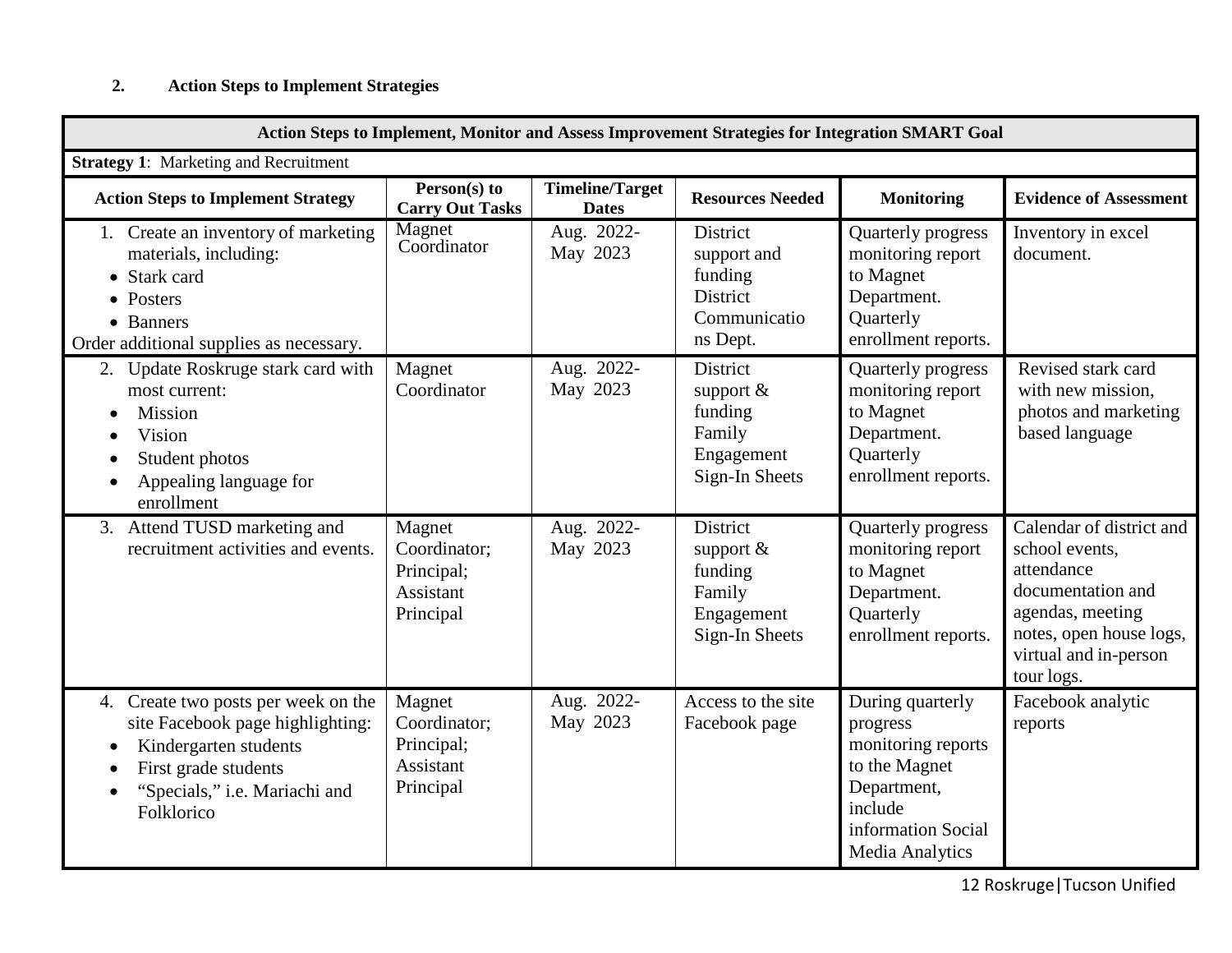### **IV. Overall Student Achievement**

### **A Gaps in Student Achievement**

#### **Interpretive Summary of Overall Student Achievement Data (see page 4-5).**

There are multiple data points and key information to support the site acacdemic gap analysis. This information will help to identify needs to increase overall school academic performance. This data summary includes:

- In regards to school wide academic data, it also important to note that there is a decline at the middle school level (grades six through eight) in terms of profiency in both ELA and Mathematics. In SY 18-19, that data was as follows:
	- $\circ$  6<sup>th</sup> Grade ELA Proficiency 32.1%
	- $\circ$  6<sup>th</sup> Grade Math Proficiency 18.3%
	- $\circ$  7<sup>th</sup> Grade ELA Proficiency 24%
	- $\circ$  7<sup>th</sup> Grade Math Proficiency 16.9
	- $\circ$  8<sup>th</sup> Grade ELA Proficiency 21.9
	- $\circ$  8<sup>th</sup> Grade Math Proficiency 41.2
	- o Grades 3-5 Average ELA Proficiency 43.4%
	- o Grades 3-5 Average Math Proficiency 43.8

| <b>Root Cause Analysis</b>                                                      |                                                                                                                     |                                                                                |  |  |  |  |
|---------------------------------------------------------------------------------|---------------------------------------------------------------------------------------------------------------------|--------------------------------------------------------------------------------|--|--|--|--|
| <b>Top Three Causes of these Gaps</b>                                           | <b>Surface Causes</b>                                                                                               | <b>Deep Causes</b>                                                             |  |  |  |  |
| Need of instructional effectiveness<br>$\bullet$<br>at the middle school level. | Lack of frequent instructional<br>$\bullet$<br>observations with follow up<br>feedback and job embedded<br>coaching | Lack of time for job embedded<br>$\bullet$<br>instructional coaching           |  |  |  |  |
| • Need of RTI effectiveness<br>(increased academic interventions)               | • Lack of a master schedule that<br>supports academic interventions at<br>the Tier II and Tier II level             | • Lack of academic interventionists to<br>support Tier II and Tier III classes |  |  |  |  |
| Need to ensure a positive school<br>culture and climate                         | • Need to "Revamp" the existing<br>PBIS structures to support a positive<br>school environment.                     | Lack of PBIS "buy-in"<br>$\bullet$                                             |  |  |  |  |

13 Roskruge|Tucson Unified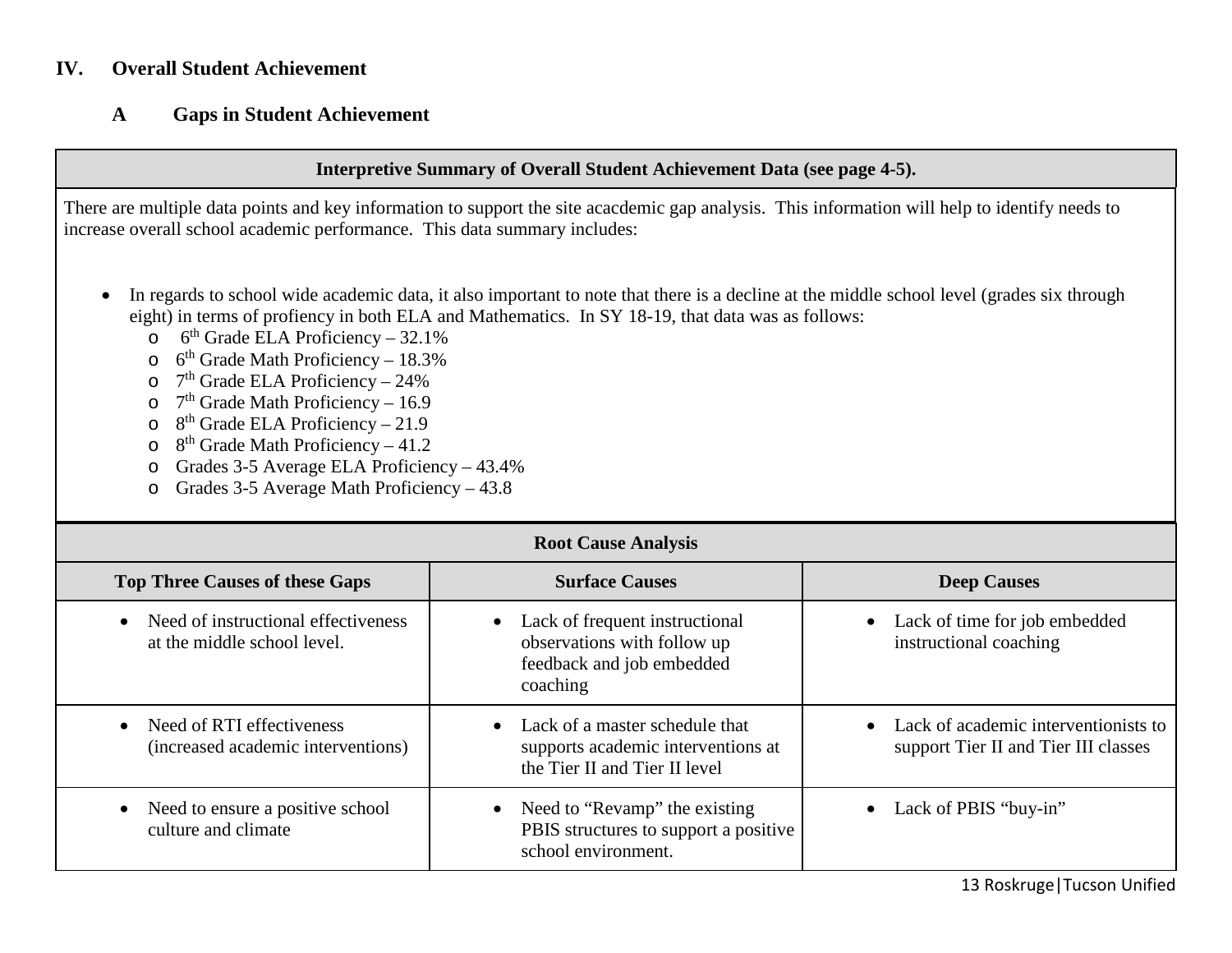## **B. SMART Goals Student Achievement**

| <b>SMART Goal Statements</b>                                                                                                                           | <b>Evidence to Be Used to Assess</b><br><b>Progress and Accomplishment</b> |
|--------------------------------------------------------------------------------------------------------------------------------------------------------|----------------------------------------------------------------------------|
| <b>Overall Student Achievement</b>                                                                                                                     | 2023 AASA Score                                                            |
| By June, 2023, ELA proficiency levels in grades three through eight will have<br>increased by 3% per grade level, as measured by AASA reports.         |                                                                            |
| By June, 2023, Mathematics proficiency levels in grades three through eight<br>will have increased by 3% per grade level, as measured by AASA reports. |                                                                            |

# **C. Goal Attainment**

The following has been developed for each identified improvement goal:

- Strategies that help Magnet School achieve Smart Goal
- Action Steps to Implement and Monitor Improvement Strategies

| <b>Strategies to Achieve SMART Goals for Overall Student Achievement</b> |                                                                                                                                                                                                                                                                                                                                                       |  |  |
|--------------------------------------------------------------------------|-------------------------------------------------------------------------------------------------------------------------------------------------------------------------------------------------------------------------------------------------------------------------------------------------------------------------------------------------------|--|--|
| <b>Strategies</b>                                                        | <b>Strengths and Obstacles</b>                                                                                                                                                                                                                                                                                                                        |  |  |
| <b>Instructional Improvement</b>                                         | <b>Supports:</b><br>• Language Acquisition TWDL program model<br>• Teacher trained in GLAD strategies Leveled guided reading<br>groups School-City<br>• District Web-Data<br><b>Constraints:</b><br>Delayed data results<br>Gaps in instructional observation/feedback cycle<br>Strong formative assessment model to inform<br>instructional practice |  |  |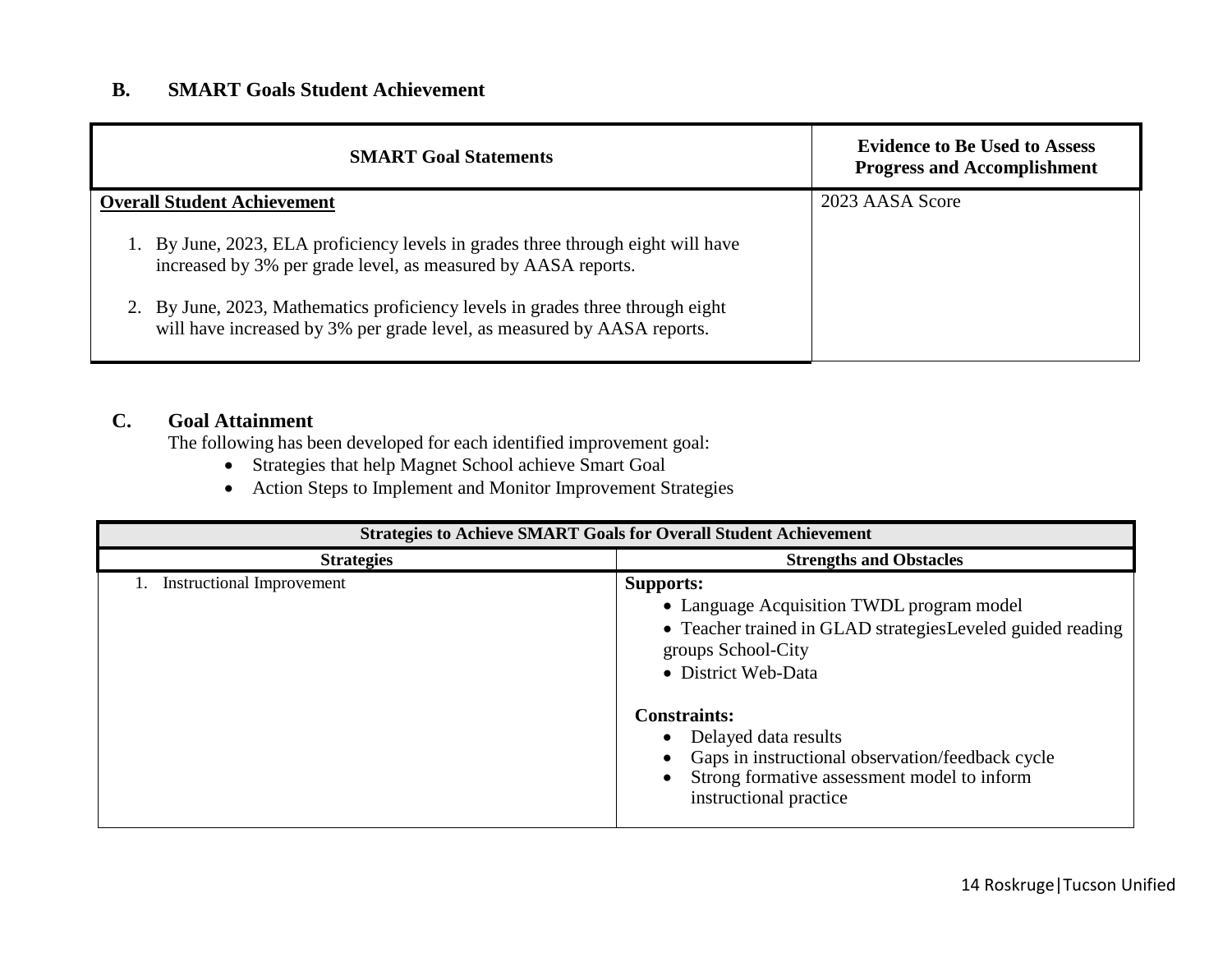| Creation of Effective Academic RTI Systems (Academic<br>2.<br>Interventions)                  | <b>Supports:</b><br>Benchmarking structure is in place<br>Access to formative assessment tools<br><b>Constraints:</b>                                                                                                                                                                                                                                                                                                  |
|-----------------------------------------------------------------------------------------------|------------------------------------------------------------------------------------------------------------------------------------------------------------------------------------------------------------------------------------------------------------------------------------------------------------------------------------------------------------------------------------------------------------------------|
|                                                                                               | Strong PLCs to support data informed interventions<br>$\bullet$<br>Lack of Tier II academic support classes<br>Lack of Tier III academic support classes                                                                                                                                                                                                                                                               |
| Revision of site PBIS structure to help create a positive school<br>3.<br>culture and climate | <b>Supports:</b><br>Benchmarking structure is in place<br>$\bullet$<br>Access to formative assessment tools<br><b>Constraints:</b><br>Strong PLCs to support data informed interventions<br>Lack of Tier II academic support classes                                                                                                                                                                                   |
| Family and Community Engagement<br>4.                                                         | <b>Supports:</b><br>Family and Community Engagement Liaison in our school<br><b>Community Partnerships Established</b><br><b>Magnet Coordinator</b><br><b>PTA</b><br>District-Provided conference days, events and activities<br><b>Constraints:</b><br>Time to reconnect for lost time during and post-Pandemic.<br>Need more theme-based partnerships.<br>Family member availability<br>Time limitations due to work |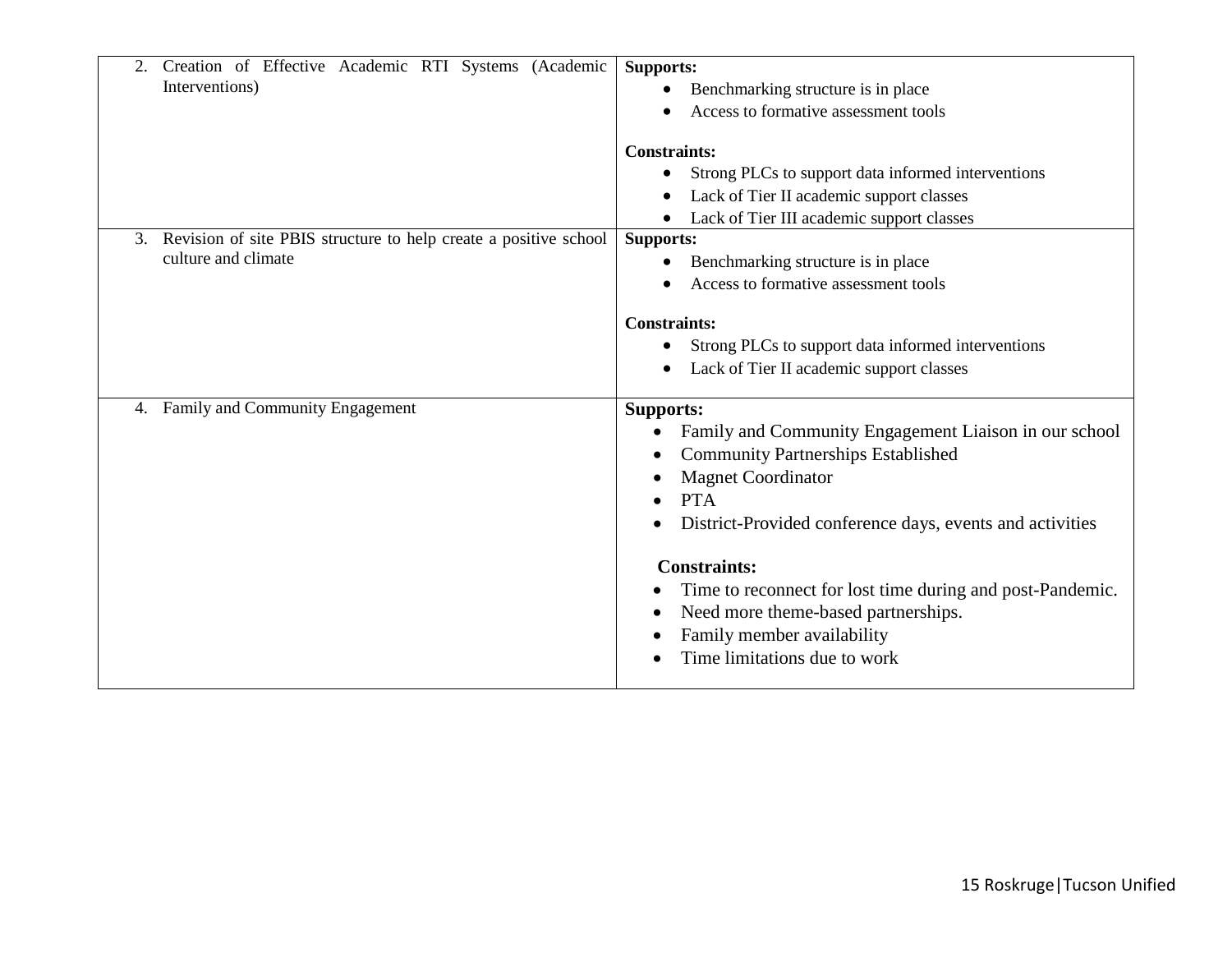| <b>Strategy 1:</b> Instructional Improvement                                                                                                                      |                                                                            |                                        |                                                                                                                                                    |                                                                                             |                                                                                        |
|-------------------------------------------------------------------------------------------------------------------------------------------------------------------|----------------------------------------------------------------------------|----------------------------------------|----------------------------------------------------------------------------------------------------------------------------------------------------|---------------------------------------------------------------------------------------------|----------------------------------------------------------------------------------------|
| <b>Action Steps to Implement Strategy</b>                                                                                                                         | Person(s) to<br><b>Carry Out</b><br><b>Tasks</b>                           | <b>Timeline/Target</b><br><b>Dates</b> | <b>Resources Needed</b>                                                                                                                            | <b>Monitoring</b>                                                                           | <b>Evidence of</b><br><b>Assessment</b>                                                |
| 1. Provide daily instructional<br>observations with follow up<br>feedback                                                                                         | Principal;<br>Assistant<br>Principal;<br>Curriculum<br>Service<br>Provider | Aug. 2022- May<br>2023                 | Updated<br>Walkthrough<br>Protocol<br>Checklist<br>Magnet<br>Walkthrough<br>Protocol<br>Checklist<br><b>SIOP</b><br><b>Strategies</b><br>Checklist | Formative<br>assessments;<br>benchmark<br>assessments;<br>instructional<br>observation data | Formative<br>assessments;<br>benchmark<br>assessments; end of<br>year evaluations      |
| Implement guided reading in grades<br>2.<br>three through eight; note that in<br>middle grades, this will occur in<br>Spanish Language Arts and<br>Language Arts. | Principal;<br>Assistant<br>Principal;<br>Curriculum<br>Service<br>Provider | Aug. 2022- May<br>2023                 | Training for<br>teachers on<br>scholastic guided<br>reading; Adelante<br>guided reading;<br>training for<br>progress<br>monitoring                 | Formative assessments<br>and benchmark<br>assessments related to<br>ELA and SLA             | Formative<br>assessment data;<br>benchmark data;<br>guided reading<br>observation log. |
| Adopt of site based instructional<br>1.<br>protocol                                                                                                               | Principal;<br>Assistant<br>Principal;<br>Curriculum<br>Service<br>Provider | Aug. 2022                              | Training for<br>teachers on<br>scholastic guided<br>reading; Adelante<br>guided reading;<br>training for<br>progress<br>monitoring                 | Formative assessments<br>and benchmark<br>assessments related to<br>ELA and SLA             | Instructional<br>protocol; minutes<br>from instructional<br>committee                  |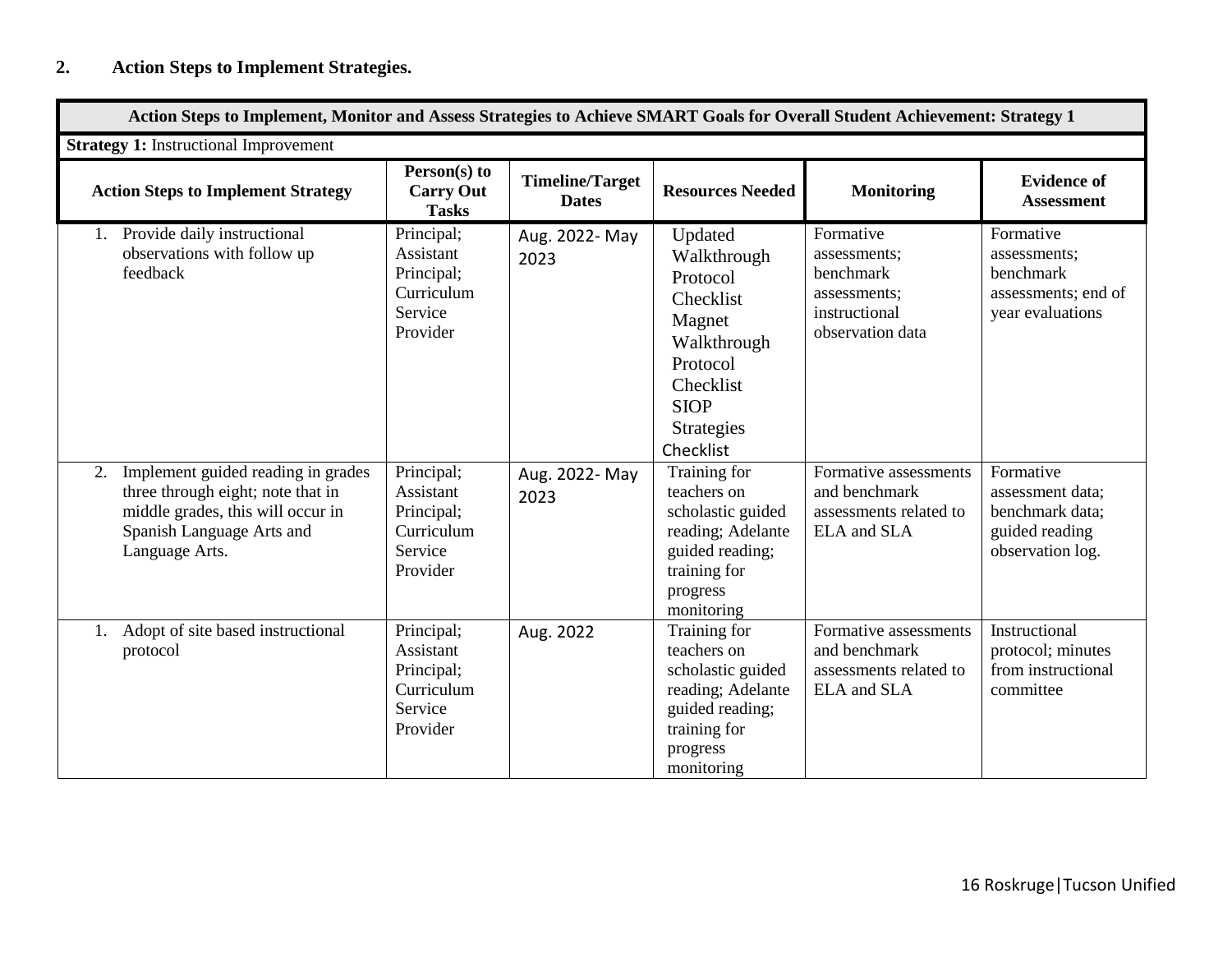| Action Steps to Implement, Monitor, and Assess Strategies to Achieve SMART Goals for Overall Student Achievement: Strategy 2             |                                                                               |                                        |                                               |                                               |                                               |  |
|------------------------------------------------------------------------------------------------------------------------------------------|-------------------------------------------------------------------------------|----------------------------------------|-----------------------------------------------|-----------------------------------------------|-----------------------------------------------|--|
|                                                                                                                                          | <b>Strategy 2:</b> Creation of Effective RTI Systems (academic interventions) |                                        |                                               |                                               |                                               |  |
| <b>Action Steps to Implement Strategy</b>                                                                                                | Person(s) to<br><b>Carry Out</b><br><b>Tasks</b>                              | <b>Timeline/Target</b><br><b>Dates</b> | <b>Resources Needed</b>                       | <b>Monitoring</b>                             | <b>Evidence of</b><br><b>Assessment</b>       |  |
| Utilize small groups in ELA and<br>Math to provide targeted<br>intervention based on student need.                                       | Principal;<br>Magnet<br>Coordinators;<br>Teachers                             | Weekly<br>August - May                 | <b>Lesson Plans</b><br>ELA/Math<br>connection | formative assessment<br>and benchmark data    | Formative assessment<br>and benchmark data    |  |
| Use assistants (one per grade teacher<br>2.<br>in grades three through five) to<br>deliver interventions in math ELA<br>and Mathematics. | Principal<br>Teachers                                                         | Weekly<br>$August - May$               | Data to inform<br>small groups                | Formative<br>assessment and<br>benchmark data | Formative<br>assessment and<br>benchmark data |  |
| Redesign the master schedule to<br>3.<br>allow for whole group, Tier II<br>interventions.                                                | Principal                                                                     | July 15th                              | <b>Lesson Plans</b><br>ELA/Math<br>connection | Formative<br>assessment and<br>benchmark data | Formative<br>assessment and<br>benchmark data |  |

| Action Steps to Implement, Monitor and Assess Strategies to Achieve SMART Goals for Overall Student Achievement: Strategy 3 |                                                                                        |                                        |                                               |                                                    |                                                                                                            |
|-----------------------------------------------------------------------------------------------------------------------------|----------------------------------------------------------------------------------------|----------------------------------------|-----------------------------------------------|----------------------------------------------------|------------------------------------------------------------------------------------------------------------|
| Strategy 3: Revision of site PBIS structure to help create a positive school culture and climate                            |                                                                                        |                                        |                                               |                                                    |                                                                                                            |
| <b>Action Steps to Implement Strategy</b>                                                                                   | Person(s) to<br><b>Carry Out</b><br><b>Tasks</b>                                       | <b>Timeline/Target</b><br><b>Dates</b> | <b>Resources Needed</b>                       | <b>Monitoring</b>                                  | <b>Evidence of</b><br><b>Assessment</b>                                                                    |
| Provide PBIS training for all staff<br>(instructional and non-instructional)                                                | Principal;<br>Magnet<br>Coordinator;<br>Teachers;<br>Curriculum<br>Service<br>Provider | July 15th                              | EDI team members;<br>existing PBIS<br>systems | Observations<br>specific to PBIS<br>implementation | Guidance lesson plan<br>submission related to<br>school wide PBIS;<br>discipline and<br>attendance reports |
| Provide PBIS Job Embedded<br>2.<br>Coaching                                                                                 | Principal;<br>Magnet<br>Coordinator;<br>Teachers;<br>Curriculum<br>Service<br>Provider | July 15th                              | <b>PBIS</b><br>Implementation<br>Protocol     | Observations<br>specific to PBIS<br>implementation | Coaching logs<br>related to PBIS                                                                           |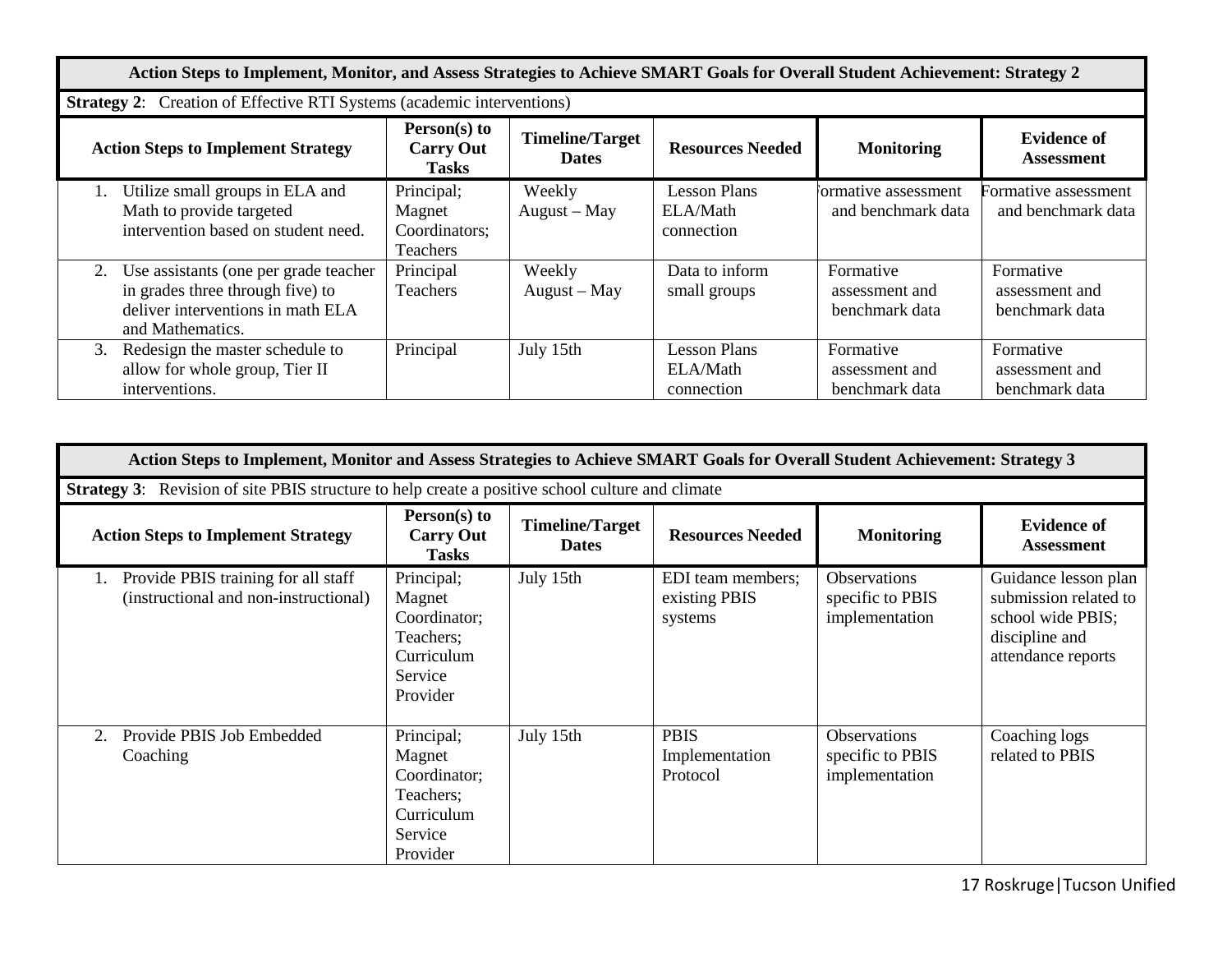| Action Steps to Implement, Monitor and Assess Strategies to Achieve SMART Goals for Overall Student Achievement: Strategy 3                                                                                   |                                                                                            |                                                            |                                                                                                                                  |                                                                                                                                   |                                                                                              |
|---------------------------------------------------------------------------------------------------------------------------------------------------------------------------------------------------------------|--------------------------------------------------------------------------------------------|------------------------------------------------------------|----------------------------------------------------------------------------------------------------------------------------------|-----------------------------------------------------------------------------------------------------------------------------------|----------------------------------------------------------------------------------------------|
|                                                                                                                                                                                                               | <b>Strategy 4.</b> Family and Community Engagement                                         |                                                            |                                                                                                                                  |                                                                                                                                   |                                                                                              |
| <b>Action Steps to Implement Strategy</b>                                                                                                                                                                     | Person(s) to<br><b>Carry Out</b><br><b>Tasks</b>                                           | <b>Timeline/Target</b><br><b>Dates</b>                     | <b>Resources Needed</b>                                                                                                          | <b>Monitoring</b>                                                                                                                 | <b>Evidence of</b><br><b>Assessment</b>                                                      |
| Communicate with families and<br>about school programs and student<br>academic achievement using reliable<br>and effective methods.                                                                           | Principal<br>Asst.<br>Principal<br>Family<br>Community<br>Liaison<br>Magnet<br>Coordinator | Throughout the<br>school<br>year Aug.<br>2022- May         | Principal Monthly<br>Newsletter<br><b>School Website</b><br>Updates<br><b>District Support</b><br>Media<br>$\&$<br>Communication | School-wide data,<br>attendance logs for<br>events/meetings,<br>meeting agendas<br>and notes; quarterly<br>progress<br>monitoring | School-wide data,<br>attendance logs for<br>events/meetings,<br>meeting agendas<br>and notes |
| Use social media to communicate<br>2.<br>frequently and effectively with<br>families.                                                                                                                         | Family<br>Comm.<br>Liaison<br>Principal<br>Asst.<br>Principal                              | Throughout<br>the school<br>year Aug.<br>2022- May<br>2023 | <b>District</b><br>Calendar of<br>Events<br>Social Media<br><b>District</b><br>Media Dept.                                       | School-wide data,<br>attendance logs for<br>events/meetings,<br>meeting agendas<br>and notes; quarterly<br>progress<br>monitoring | School-wide data,<br>attendance logs for<br>events/meetings,<br>meeting agendas<br>and notes |
| Schedule, plan and execute<br>3.<br>academic training for families 2-<br>3 times to support academic<br>achievement in reading/math:<br>Math Night<br>$\bullet$<br>Literacy Night<br>TWDL Night.<br>$\bullet$ | Principal<br>Asst.<br>Principal<br>Family<br>Community<br>Liaison                          | 2-3 times<br>a year,<br><b>Quarters</b><br>1, 2 and 3      | Teachers and<br><b>TWDL</b> staff                                                                                                | School-wide data,<br>attendance logs for<br>events/meetings,<br>meeting agendas<br>and notes; quarterly<br>progress<br>monitoring | School-wide data,<br>attendance logs for<br>events/meetings,<br>meeting agendas<br>and notes |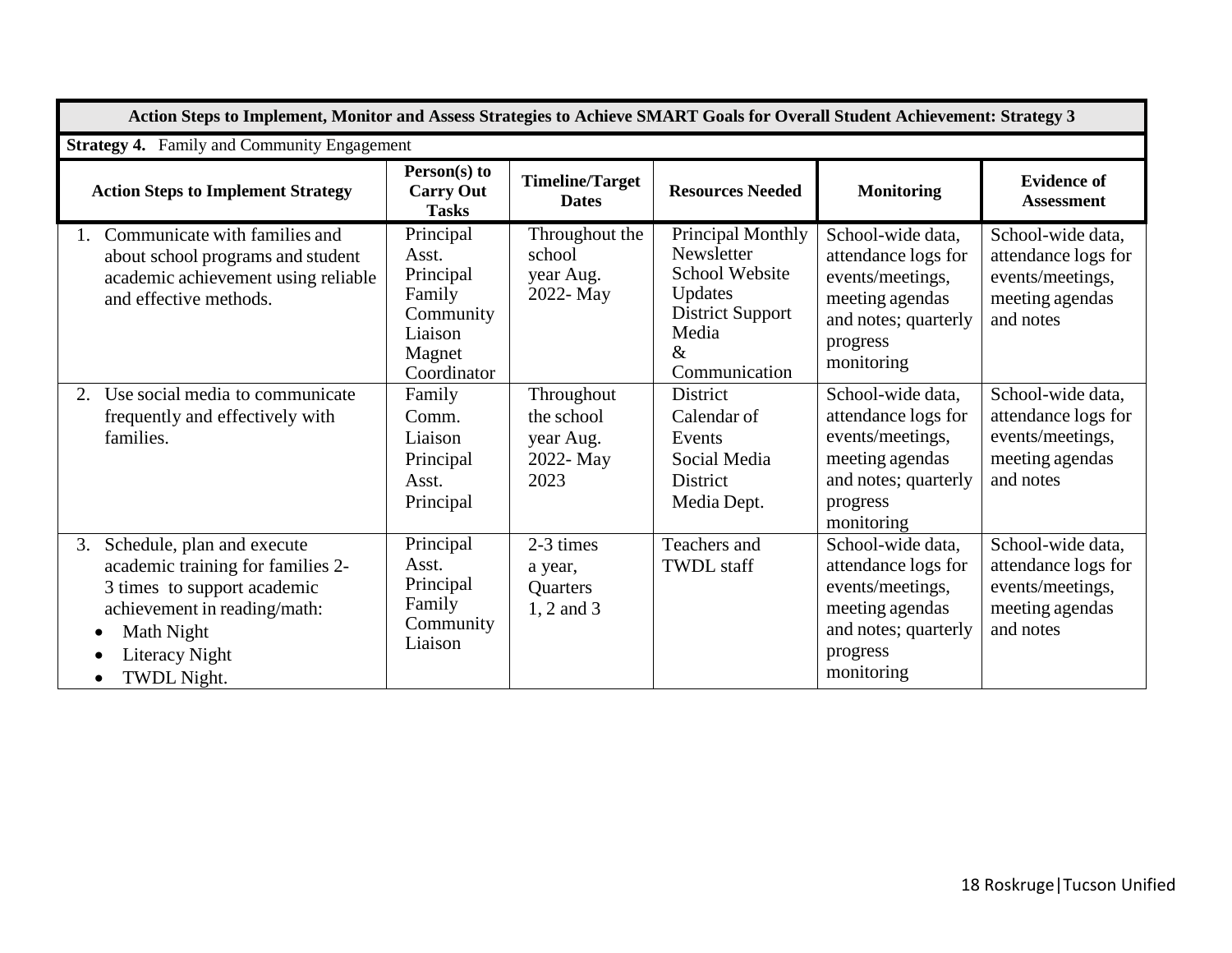### **V. Academic Performance for African American and Latino Students**

### **A. Gaps in USP Subgroup Performance (African American and Latino)**

### **Interpretive Summary - Academic Performance for African American and Latino Students (see data Pages 4-5).**

There are multiple data points and key information to support the site acacdemic gap analysis that is specific to improved academic performance for African American and Latino students. This information will help to identify needs to increase overall school academic performance. This data summary includes:

- White students outperform Latino students in ELA by 3%
- White students outperform Latino students in Mathematics by 23%
- White students outperform African American in Mathematics by 2%
- African American students outperform White students in ELA by 5%
- Latino students especially struggle in sixth and seventh grade, which indicates needs for priority focus,.

| <b>Root Cause Analysis</b>                                                                                             |                                                                                                                                                    |                                                                                                                              |  |  |  |
|------------------------------------------------------------------------------------------------------------------------|----------------------------------------------------------------------------------------------------------------------------------------------------|------------------------------------------------------------------------------------------------------------------------------|--|--|--|
| <b>Identify Top Causes of these Gaps</b>                                                                               | <b>Identify the Root of these Causes</b>                                                                                                           | <b>Identify Foundational Causes</b>                                                                                          |  |  |  |
| Need of instructional effectiveness<br>$\bullet$<br>that supports the SPARKS (Cultural<br>Relevance) framework.        | • Lack of frequent instructional<br>observations with follow up<br>feedback and job embedded<br>coaching related to SPARKS<br>(Cultural Relevance) | Lack of structure that supports<br><b>SPARKS</b> (Cultural Relevance)<br>on site                                             |  |  |  |
| Need of RTI effectiveness<br>(increased academic interventions)<br>specific to African American and<br>Latino students | • Lack of interventions that<br>directly supports African<br>American and Latino students                                                          | PLCs do not filter benchmark<br>$\bullet$<br>and AZM2/AASA data by<br>race/ethnicity to allow for<br>informed interventions. |  |  |  |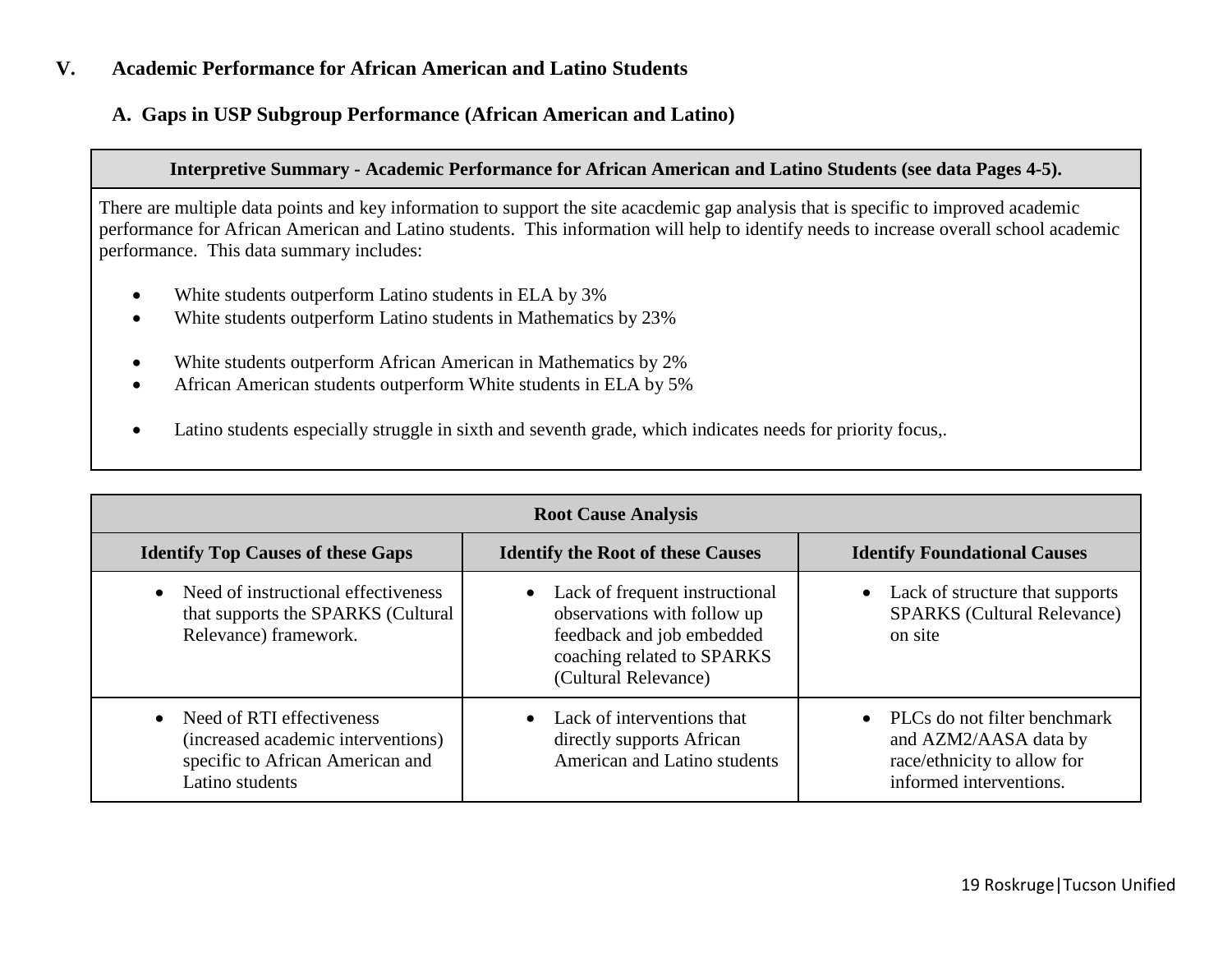# **B. SMART Goals for Reducing Achievement Gaps Among USP Subgroups**

|    | <b>SMART Goal Statements for Subgroups</b>                                                                                                                                                                 | <b>Evidence to Be Used to Assess</b><br><b>Progress and Accomplishment</b> |
|----|------------------------------------------------------------------------------------------------------------------------------------------------------------------------------------------------------------|----------------------------------------------------------------------------|
|    | 1. By June 2023, the reading achievement gap between Latino students and White<br>students will be closed by three percentage points as measured by the Arizona<br>Academic Standards Assessment.          | 2023 AASA Scores                                                           |
|    | 2. Note that there is no SMART goal for African American students as African American<br>students outperform White students in ELA on the 18-19 AzMerit Assessment.                                        |                                                                            |
|    | 3. By June 2023, the mathematics achievement gap between Latino students and White<br>students will be closed by three percentage point as measured by the Arizona<br>Academic Standards Assessment.       | 2023 AASA Scores                                                           |
| 4. | By June 2023, the mathematics achievement gap between African American students<br>and White students will be closed by two percentage points as measured by the<br>Arizona Academic Standards Assessment. |                                                                            |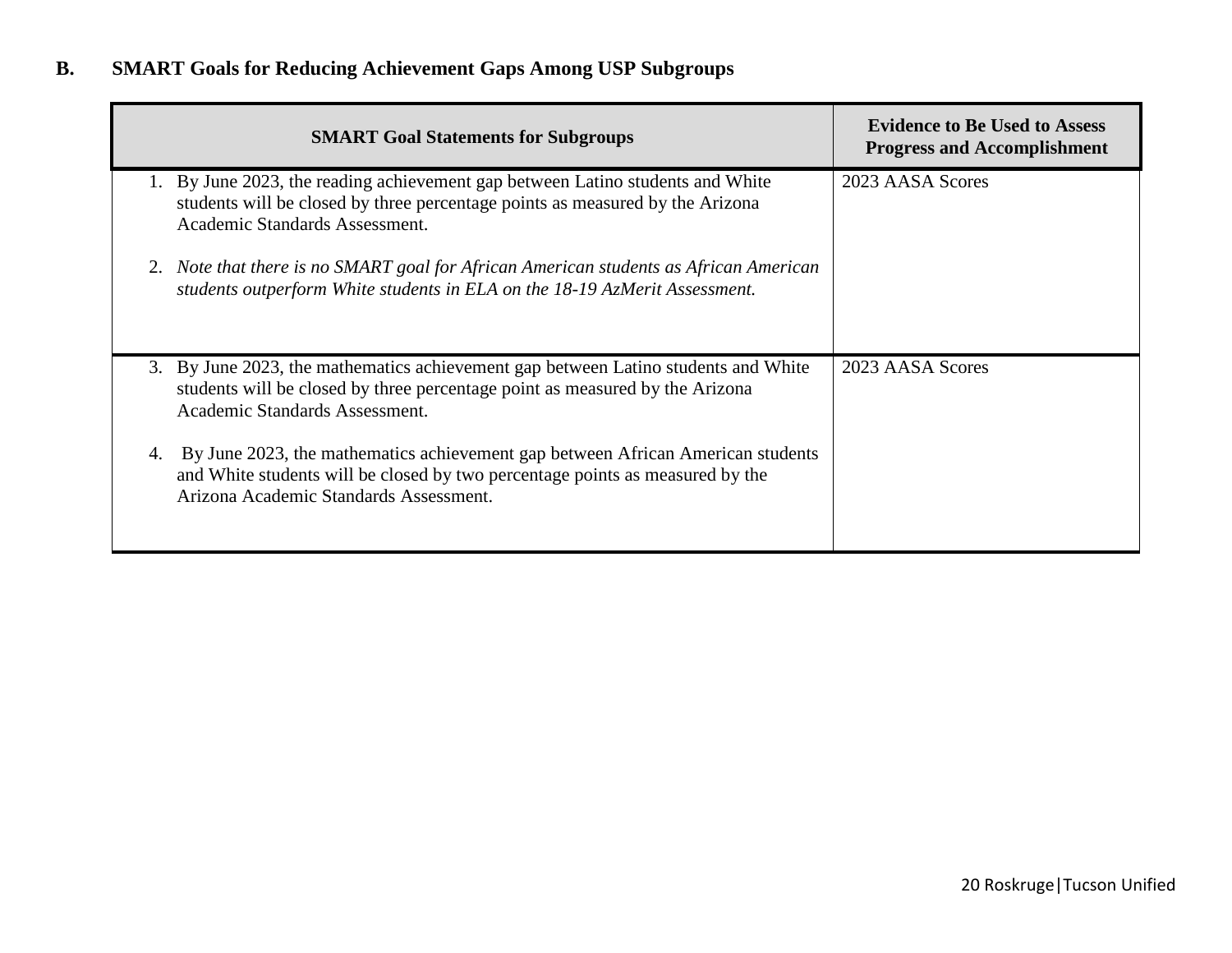# **C. Goal Attainment:**

# **1. Strategies to Achieve SMART Goals**

|                                                                                                             | Strategies that help Magnet School Achieve Improvement for African American and Latino Students                                                                                                                                                                                                                                                                                                                                                                     |
|-------------------------------------------------------------------------------------------------------------|---------------------------------------------------------------------------------------------------------------------------------------------------------------------------------------------------------------------------------------------------------------------------------------------------------------------------------------------------------------------------------------------------------------------------------------------------------------------|
| <b>Strategies</b>                                                                                           | <b>Strengths and Obstacles</b>                                                                                                                                                                                                                                                                                                                                                                                                                                      |
| 1. Increase culturally relevant instructional practice specific to<br>African American and Latino Students. | <b>Supports:</b><br>Language<br>Acquisition<br><b>TWDL</b><br>program<br>model<br>Teacher trained in GLAD<br>strategiesLeveled guided<br>reading groups School-<br>City<br>District supports for culturally relevant instruction<br><b>SPARKS</b><br>$\bullet$<br><b>Constraints:</b><br>Gaps in instructional observation/feedback cycle specific<br>$\bullet$<br>to the SPARKS framework<br>Strong formative assessment model to inform<br>instructional practice |
| 2. Ensure effective academic interventions for African<br><b>American and Latino Students</b>               | <b>Supports:</b><br>Benchmarking structure is in place<br>Access to formative assessment tools<br><b>Constraints:</b><br>Strong PLCs to support data informed interventions<br>$\bullet$<br>Lack of Tier II academic interventions specific to African<br>American and Latino students<br>Lack of Tier III academic support classes to African American<br>and Latino students                                                                                      |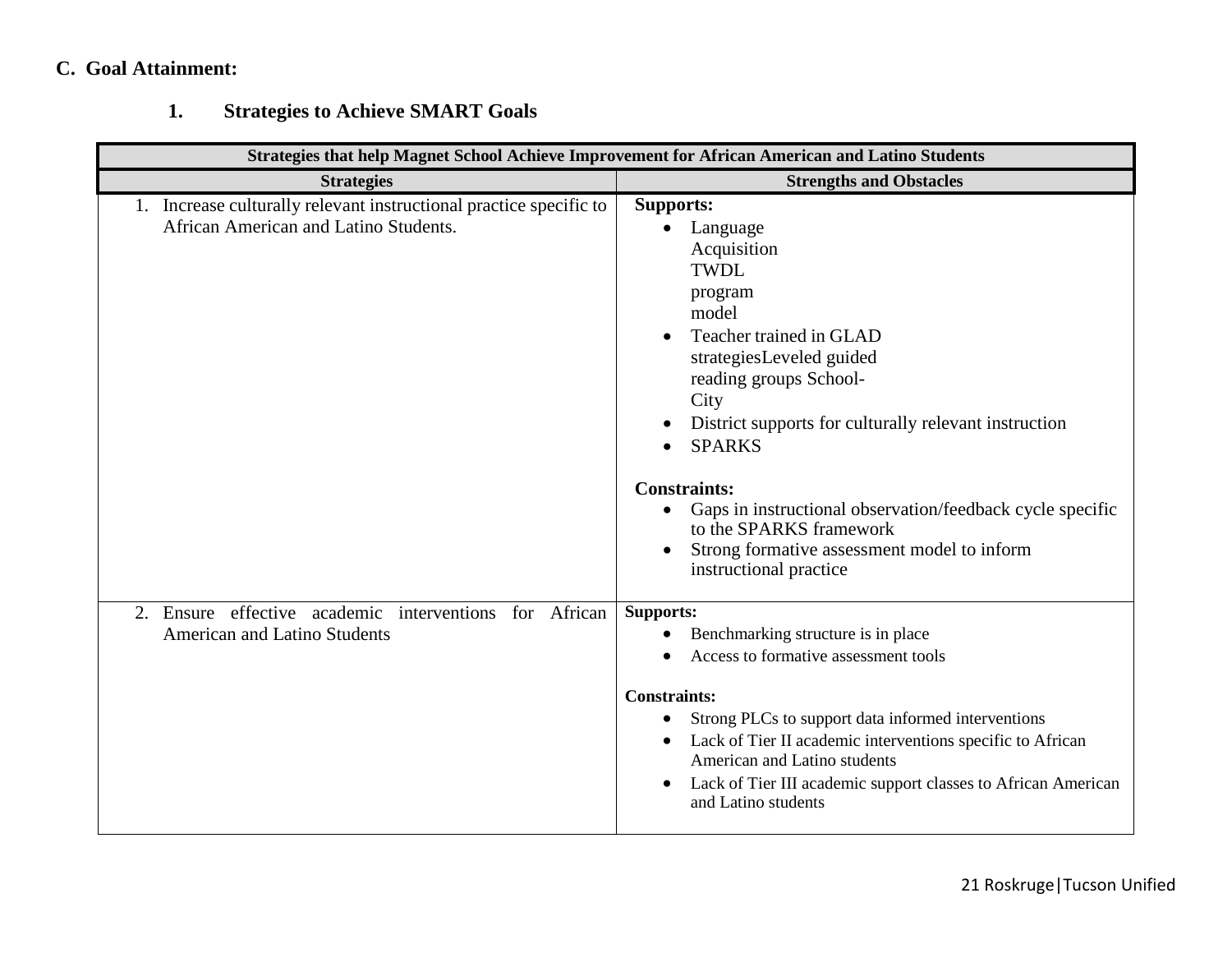# **2. Action Steps to Implement Strategies**

| Action Steps to Implement, Monitor and Assess Strategies for SMART Goals for African American and Latino students          |                                                     |                                        |                                                                                                                                    |                                                                                                    |                                                                                   |  |  |
|----------------------------------------------------------------------------------------------------------------------------|-----------------------------------------------------|----------------------------------------|------------------------------------------------------------------------------------------------------------------------------------|----------------------------------------------------------------------------------------------------|-----------------------------------------------------------------------------------|--|--|
| Subgroup Strategy 1: Increase culturally relevant instructional practice specific to African American and Latino Students. |                                                     |                                        |                                                                                                                                    |                                                                                                    |                                                                                   |  |  |
| <b>Action Steps to Implement Strategy</b>                                                                                  | Person(s) to<br><b>Carry Out</b><br>Tasks           | <b>Timeline/Target</b><br><b>Dates</b> | <b>Resources Needed</b>                                                                                                            | <b>Monitoring</b>                                                                                  | <b>Evidence of</b><br><b>Assessment</b>                                           |  |  |
| Provide professional development<br>on SPARKS (Culturally relevant)<br>framework for Middle School<br><b>Teachers</b>      | Principal;<br>Assistant<br>Principal;<br><b>CSP</b> | August 2022                            | <b>CRPI</b> (Culturally<br><b>Relevant Pedagogy</b><br>and Instruction) to<br>support PD                                           | Observation logs;<br>observation data                                                              | Sign in logs                                                                      |  |  |
| Provide daily instructional<br>2.<br>observations with follow up<br>feedback on SPARK (Culturally<br>relevant) integration | Principal;<br>Assistant<br>Principal;<br>CSP        | Aug. 2022- May<br>2023                 | Updated<br>Walkthrough<br>Protocol<br><b>Checklist</b><br>Magnet<br>Walkthrough<br>Protocol<br>Checklist SIOP<br><b>Strategies</b> | Formative<br>assessments;<br><b>benchmark</b><br>assessments;<br>instructional<br>observation data | Formative<br>assessments;<br>benchmark<br>assessments; end of<br>year evaluations |  |  |

| Action Steps to Implement Improvement, Monitor and Assess Strategies for Improvement Goal for African American and Latino students |                                                                               |                                        |                                               |                                            |                                            |  |  |  |
|------------------------------------------------------------------------------------------------------------------------------------|-------------------------------------------------------------------------------|----------------------------------------|-----------------------------------------------|--------------------------------------------|--------------------------------------------|--|--|--|
| <b>Subgroup Strategy 2:</b> Ensure effective academic interventions for African American and Latino Students                       |                                                                               |                                        |                                               |                                            |                                            |  |  |  |
| <b>Action Steps to Implement Strategy</b>                                                                                          | Person(s) to<br><b>Carry Out</b><br><b>Tasks</b>                              | <b>Timeline/Target</b><br><b>Dates</b> | <b>Resources Needed</b>                       | <b>Monitoring</b>                          | <b>Evidence of</b><br><b>Assessment</b>    |  |  |  |
| Utilize targeted, small groups in<br>ELA and Math to provide targeted<br>interventions to African American<br>and Latino students. | Principal;<br>Magnet<br>Coordinators;<br><b>Teachers</b>                      | Weekly<br>$August - May$               | <b>Lesson Plans</b><br>ELA/Math<br>connection | Formative assessment<br>and benchmark data | Formative assessment<br>and benchmark data |  |  |  |
| 2. Provide after school, targeted<br>tutoring for African American and<br>Latino students.                                         | Principal;<br>Magnet<br>Coordinators;<br>21 <sup>st</sup> CCLC<br>Coordinator | Weekly<br>$August - May$               | <b>Lesson Plans</b><br>ELA/Math<br>connection | formative assessment<br>and benchmark data | Formative assessment<br>and benchmark data |  |  |  |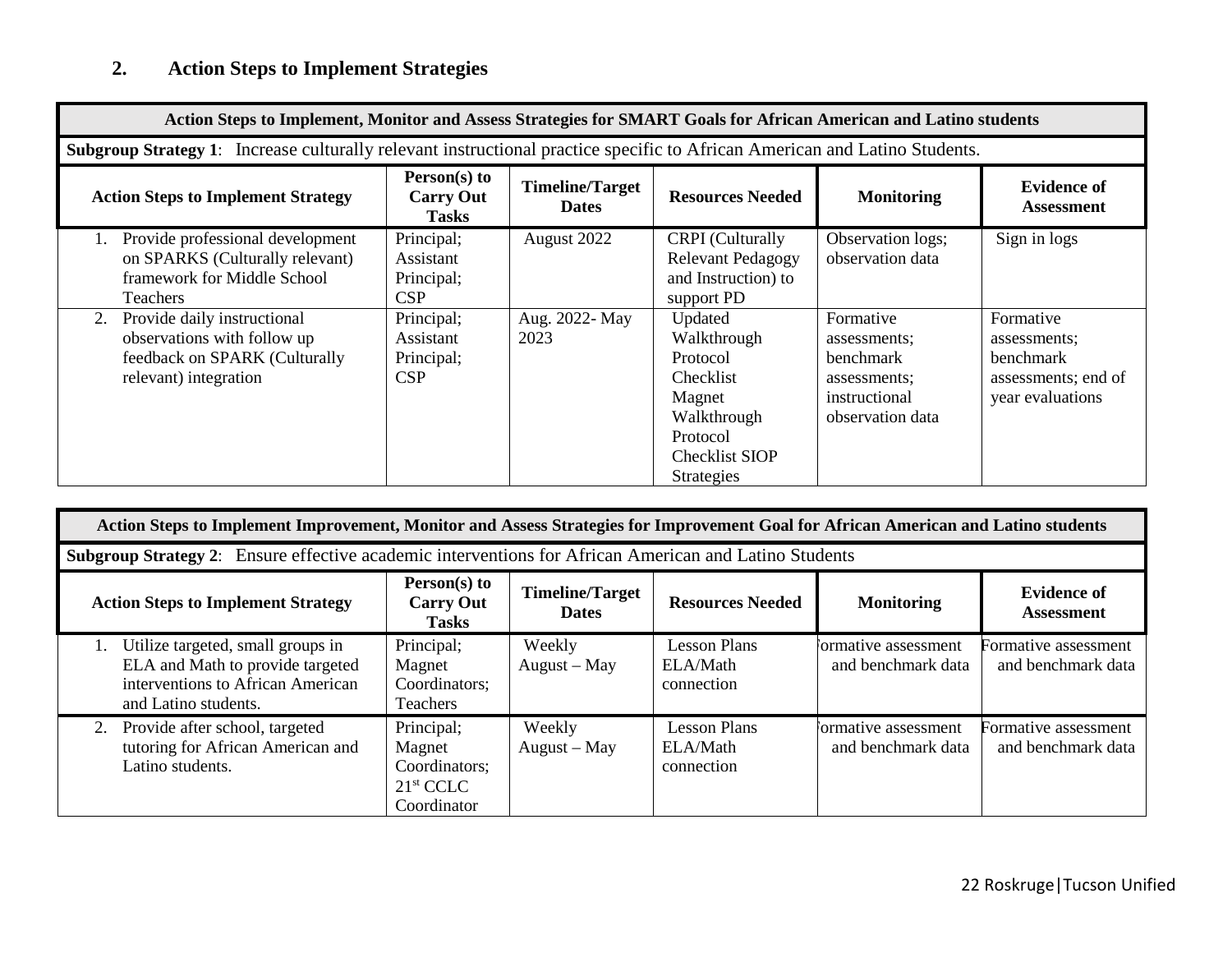### **VI. MAGNET SCHOOL BUDGET**

After review of site needs, the following budget is in addition to the regular District funding, as a supplement to support the achievement of Magnet Plans, goals, and strategies. List other school FTE to support the MSP Goals for integration and academic quality. Include 910(G) or non-910(G) FTE and other support staff that are assigned to your school by the District (e.g. Teacher Mentors, Technology Liaisons, AVID teachers, Master Teachers, Lead Teachers, School Community Liaison Lead, MTSS Lead, etc.):

### **Personnel**

| #Deseg Budget 2022-2023 SY |               |            |                                                                                                                 |                             |                                        |  |  |
|----------------------------|---------------|------------|-----------------------------------------------------------------------------------------------------------------|-----------------------------|----------------------------------------|--|--|
| <b>Description</b>         | <b>Amount</b> | <b>FTE</b> | <b>Purpose</b>                                                                                                  | <b>MSA</b><br><b>Pillar</b> | <b>Magnet Plan</b><br><b>Essential</b> |  |  |
|                            |               |            |                                                                                                                 |                             | Focus:                                 |  |  |
| Math                       |               | 1.4        | Offer math lessons in our Two-Way Dual Language model/program required in Spanish                               | In                          | Student                                |  |  |
| Bilingual                  |               |            | language development for any students with/out prior dual language experience. This                             | AA                          | Academic                               |  |  |
| Teachers                   |               |            | also provides an opportunity for students to take Algebra (an Advanced Learning                                 | <b>MT</b>                   | Achievement                            |  |  |
|                            |               |            | Experiences course) in $8th$ grade for high school credit.                                                      |                             |                                        |  |  |
| Spanish                    |               | 3.0        | All 6 <sup>th</sup> -8 <sup>th</sup> grade students are enrolled in Spanish as a core class to fulfill the TWDL | In                          | Student                                |  |  |
| Teachers                   |               |            | program requirements in progress of the pathway. This also increases the number of                              | AA                          | Academic                               |  |  |
|                            |               |            | students that participate in Advanced Learning Experiences (ALE) for opportunities to                           | <b>MT</b>                   | Achievement                            |  |  |
|                            |               |            | be promoted from Roskruge with Spanish high school credits.                                                     |                             |                                        |  |  |
| Technology                 | 46,200        | 1.0        | Supports our Professional Learning Communities and Collaborative Teacher Teams by                               | PL                          | Student                                |  |  |
| Teacher                    |               |            | providing time for teachers to review data and support students with Tier 2                                     | In                          | Academic                               |  |  |
|                            |               |            | interventions in our elementary grades (K-5). Computer science classes provide real-<br>world $21st$            | AA                          | Achievement                            |  |  |
|                            |               |            | Century skills that support the TWDL program and the global digital world.                                      |                             |                                        |  |  |
| Mariachi                   |               | 2.0        | Supports magnet theme program by presenting and performing music in Spanish. Also                               | PL                          | Magnet                                 |  |  |
| Teachers                   |               |            | supports our Professional Learning Communities and Collaborative Teacher Teams by                               | <b>MT</b>                   | Theme-Based                            |  |  |
|                            |               |            | providing time for teachers to review data and support students with Tier 2 interventions                       |                             | Integration                            |  |  |
|                            |               |            | in our elementary grades (K-5).                                                                                 |                             |                                        |  |  |
| Folklorico                 |               | 1.0        | Supports our TWDL program by increasing oral reinforcement of Spanish language                                  | PL                          | Magnet                                 |  |  |
| Teacher                    |               |            | development through fine arts experiences, especially in music and dance.                                       | <b>MT</b>                   | Theme-Based                            |  |  |
|                            |               |            |                                                                                                                 |                             | Elective                               |  |  |
|                            |               |            |                                                                                                                 |                             | Support                                |  |  |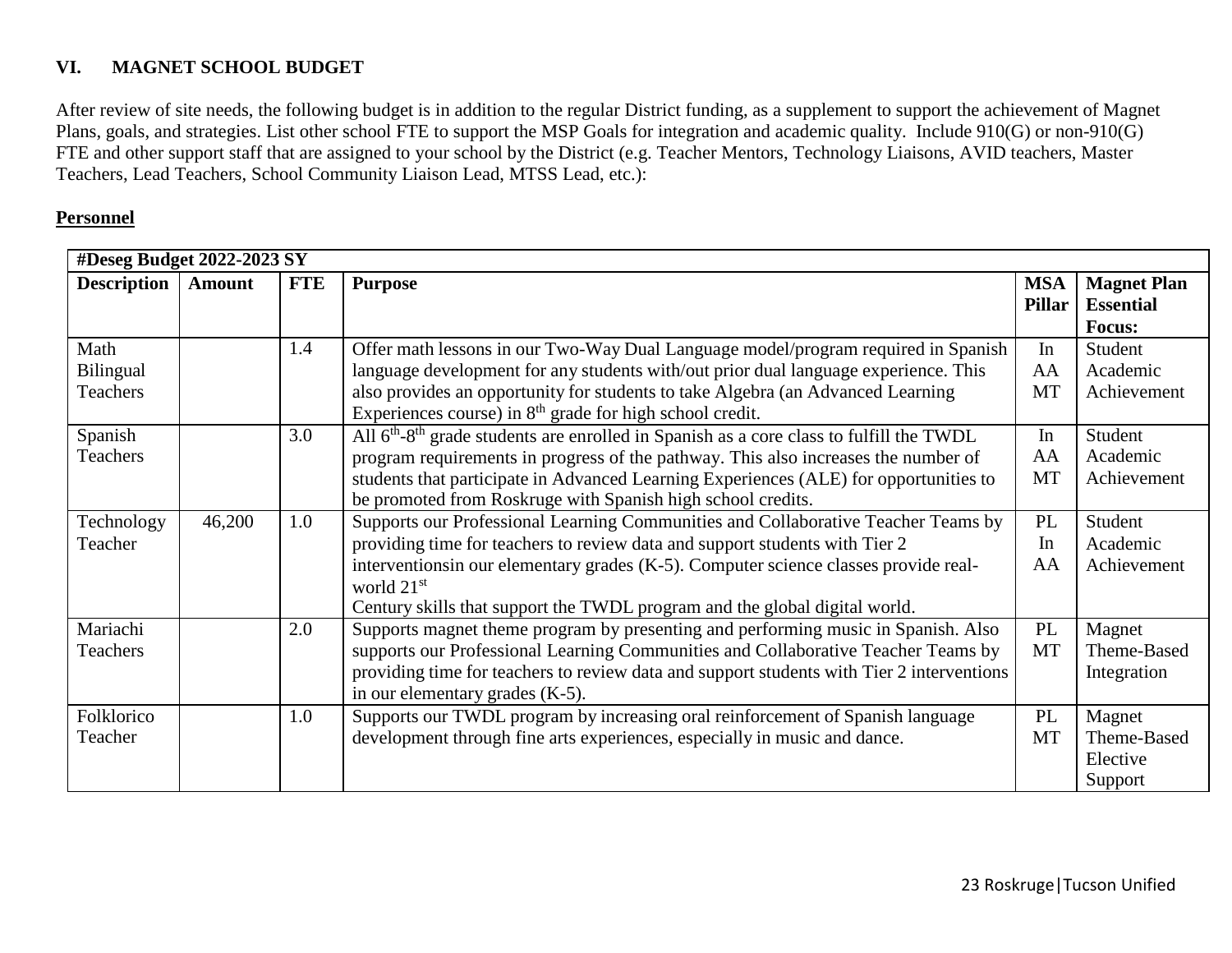| Bilingual          | 30,300     | 1.5   | Support our TWDL program by serving as language models for students in the process                                |           | Student     |
|--------------------|------------|-------|-------------------------------------------------------------------------------------------------------------------|-----------|-------------|
| Teacher            |            |       | of learning Spanish as a second language. Assistants will be used in the classroom to                             | AA        | Academic    |
| <b>Assistants</b>  |            |       | provide support to classroom teachers by working with students on assignments, tasks                              | <b>MT</b> | Achievement |
|                    |            |       | orprojects while teachers work with struggling students and provide small group                                   |           |             |
|                    |            |       | interventions.                                                                                                    |           |             |
| Curriculum         | 40,902     | 1.0   | CSP provides curriculum and instructional support for teachers and school leaders,                                | AA        | Student     |
| Service            |            |       | supports district initiatives and instructional goals, curriculum training and                                    | PL        | Academic    |
| Provider           |            |       | implementation, teacher development of professional knowledge and instructional skills                            | <b>MT</b> | Achievement |
|                    |            |       | improvement and links teachers with resources they need to help students with academic<br>growth and achievement. |           |             |
| <b>Magnet Site</b> | 48,900     | 1.0   | Coordinate all the components of the SAAP with MSA Pillars to assure all goals and                                | In        | School      |
| Coordinator        |            |       | strategies are monitored throughout the school year. Coordinator will also promote the                            | AA        | Integration |
|                    |            |       | magnet theme program and recruit the necessary students to meet (make progress                                    | PCI       |             |
|                    |            |       | towards) the USP recruitment requirements.                                                                        | PL        |             |
|                    |            |       |                                                                                                                   | <b>MT</b> |             |
| Librarian          | 34,441     | 0.75  | Support skills and strategies in our TWDL program and technology in all classes with                              | In        | Student     |
|                    |            |       | direct instruction on reading, research and writing skills to support all students, while                         | AA        | Academic    |
|                    |            |       | targeting the lower 25% academic population. Provide Spanish materials for dual                                   |           | Achievement |
|                    |            |       | language integration within the classrooms.                                                                       |           |             |
|                    |            |       |                                                                                                                   |           |             |
| <b>Sick Leave</b>  | 7,400      | 0.0   | Substitute coverage pay for magnet teachers on sick leave.                                                        |           |             |
| for Magnet         |            |       |                                                                                                                   |           |             |
| Teachers           |            |       |                                                                                                                   |           |             |
|                    |            |       |                                                                                                                   |           |             |
|                    |            |       |                                                                                                                   |           |             |
| <b>Employee</b>    | 169,413.70 |       |                                                                                                                   |           |             |
| <b>Benefits</b>    |            |       |                                                                                                                   |           |             |
| <b>Total</b>       | 733,800.30 | 12.65 |                                                                                                                   |           |             |
|                    |            |       |                                                                                                                   |           |             |
|                    |            |       |                                                                                                                   |           |             |